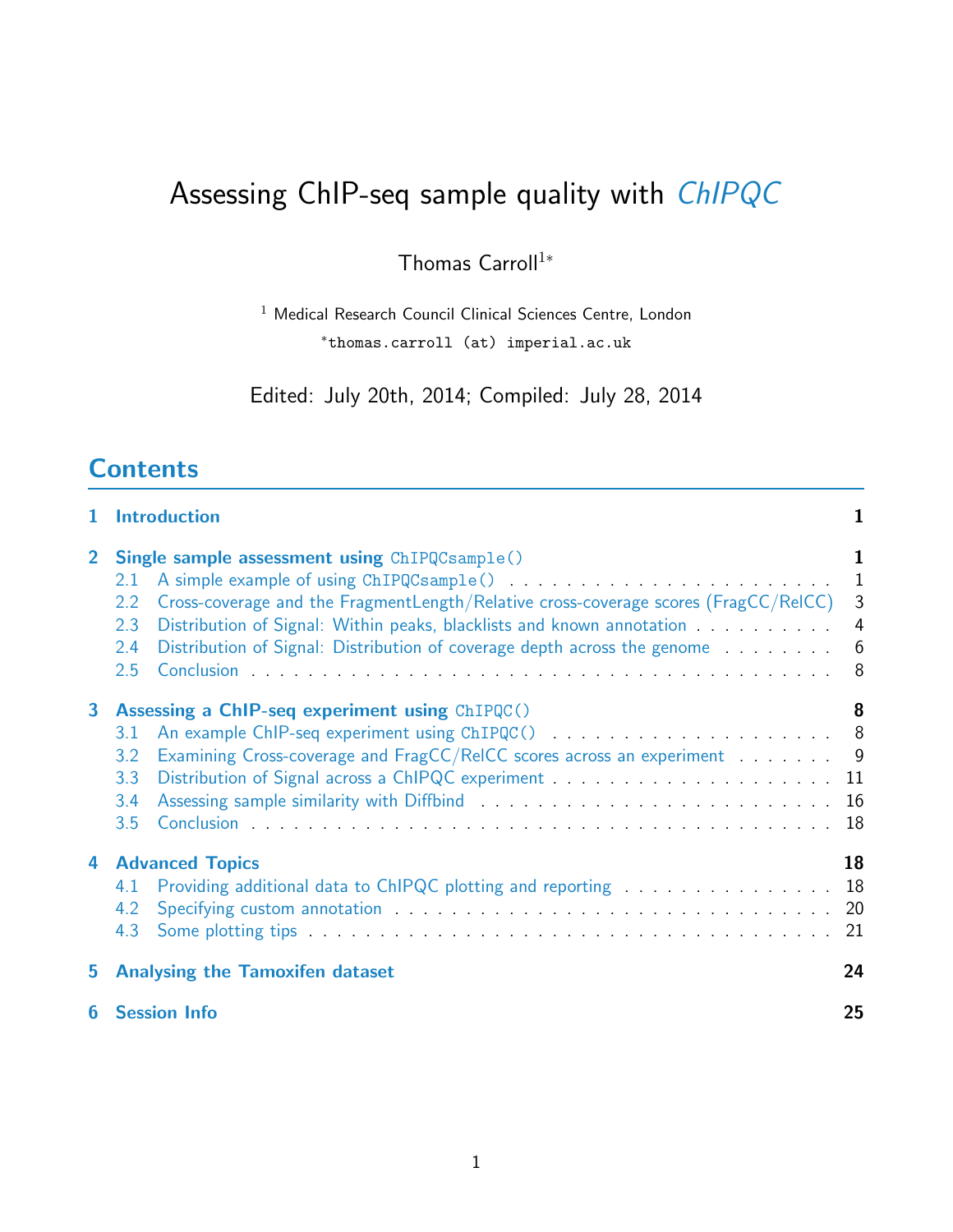## 1 Introduction

This practical will cover how to assess ChIP-seq data quality using the ChIPQC package with real world datasets.

Due to limitations on time, the data has been processed and ChIPQCexperiments objects prepared for this practical. We will still cover how to set up data for ChIPQC and how to run the main procssing commands but you may wish to load in the processed data provided.

## <span id="page-1-0"></span>2 Single sample assessment using ChIPQCsample()

### <span id="page-1-1"></span>2.1 A simple example of using ChIPQCsample()

ChIPQC package allows for the rapid generation of ChIP-seq quality metrics from aligned data in BAM format. The main function ChIPQCsample() can be run with simply a BAM file location and will return a ChIPQCsample object. Here we can run ChIPQCsample on a single Bam file of an EBF1 ChIP-seq experiment for chromosome 11. The data used can be found in "/data/ChIPQC/" so feel free to give the function a go or simply load the processed object.

```
library(ChIPQC)
#bamFile <- "/data/ChIPQC/Chr11_Ebf1DupMarked.bam"
#exampleExp = ChIPQCsample(bamFile,peaks=NULL,annotation=NULL,chromosomes="chr11")
load("//data/ChIPQC/ebf1_ChIPQCsample.RData")
QCmetrics(exampleExp)
```

|  |  |  |  | ## Reads Map% Filt% Dup% ReadL FragL RelCC SSD RiP%                               |    |
|--|--|--|--|-----------------------------------------------------------------------------------|----|
|  |  |  |  | ## 1.37e+06  1.00e+02  1.04e+01  6.56e+00  3.60e+01  1.77e+02  3.57e+00  1.00e+00 | ΝA |

This is the simplest way to run ChIPQCsample but to take full advantage of ChIPQC features we can add additional information on blacklisted regions, genome annotation and any peaks we have called for this ChIP.

Annotation is provided for human ("hg19", "hg18"), mouse ("mm10","mm9"), rat ("rn4"), C Elegans ("ce6") and D Melanogaster ("dm3") by way of the Bioconductor TranscriptDb annotations packages. Additional or custom anotation can also be provided to the ChIPQCsample function and we go into this in detail later on.

Blacklist regions are included for hg19 and can be provided as a GRanges object or complete file path to blacklists in bed format. Blacklists for a range of species is available from Anshul Kudaje's google site (https://sites.google.com/site/anshulkundaje/projects/blacklists).

Peaks can also be provided to the ChIPQCsample function as a GRanges object or as complete file path to peaks file in bed format.

```
bamFile <- "/data/ChIPQC/Ebf1DupMarked.bam"
peaksFile <- "/data/ChIPQC/Ebf1_WithInput_Input_2_proB_peaks.bed"
```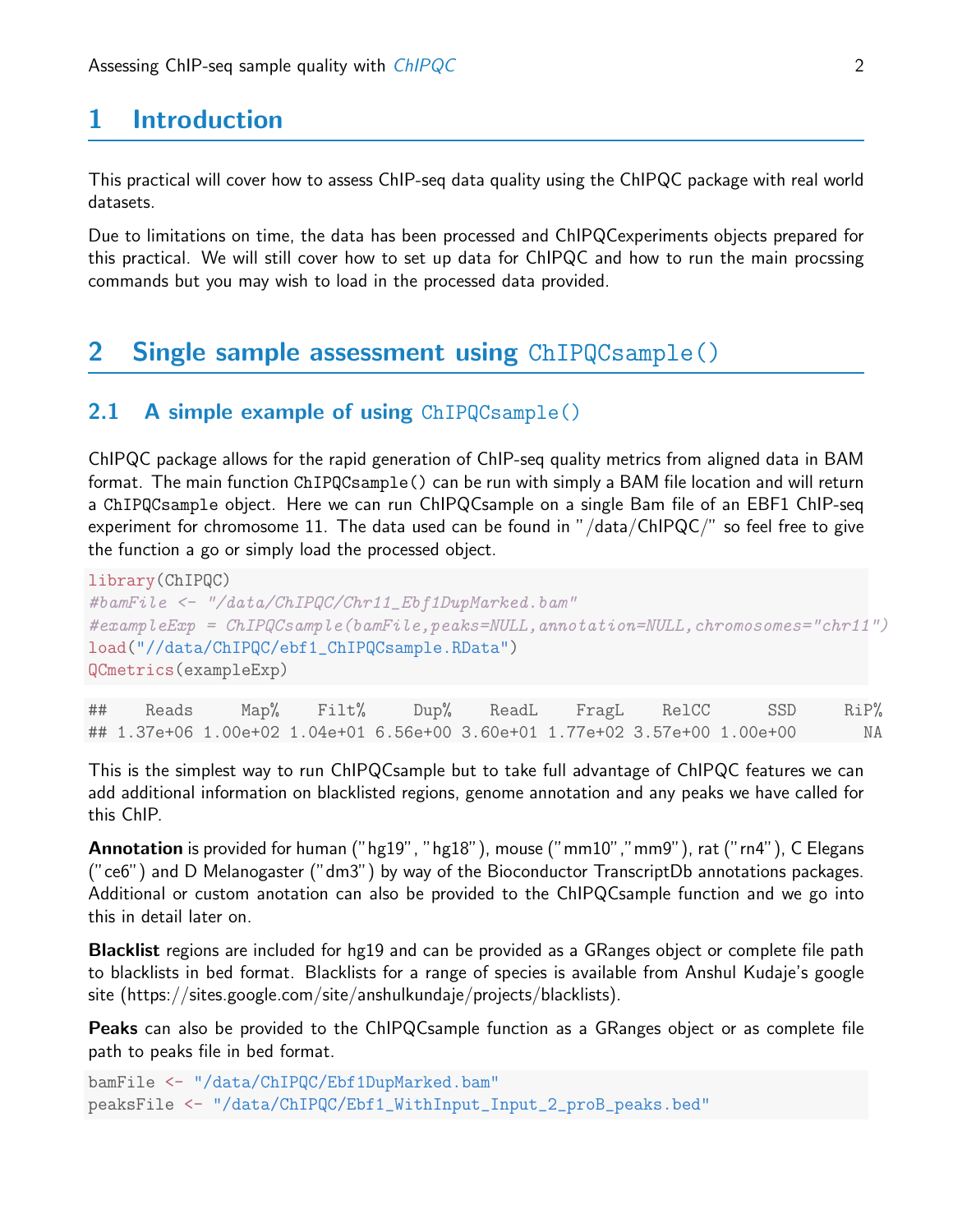BlackListFile <- "/data/ChIPQC/mm9-blacklist.bed"

```
\#exampleExp = ChIPQC sample(bamFile, peaks=peaksFile,annotation="mm9", blacklist=BlackListFF1load("/data/ChIPQC/ebf1_FullyLoaded_ChIPQCsample.RData")
QCmetrics(exampleExp)
```
## Reads Map% Filt% Dup% ReadL FragL RelCC SSD RiP% RiBL% ## 1.37e+06 1.00e+02 1.04e+01 6.56e+00 3.60e+01 1.77e+02 3.57e+00 1.00e+00 5.75e+00 2.23e+00

Now the result of QCmetrics contains full metrics for ChIP-seq and the additional information on RiP% and RiBL%. Lets just remind ourselves what all these mean.

Reads Total reads in bam file Map% Percentage of total reads mapping within file. Filt% Percentage of mapped reads passing MapQ filter. Dup% Percentage of mapped reads marked as duplicates. ReadL Mean read length (as integer). FragL Predicted fragmentlength by cross-coverage method. RelCC The relative cross-coverage score **SSD** Standardised standard deviation RiP% Reads mapped to peaks RiBL% Reads mapped to blacklists

Now we have our full ChIPQCsample object we can start to review and visualise the metrics generated.

## <span id="page-2-0"></span>2.2 Cross-coverage and the FragmentLength/Relative cross-coverage scores (FragCC/RelCC)

For transcription factors and narrow epigenetic marks, an accumulation of Watson and Crick reads around the binding site/mark may often be seen. The degree to which your ChIP-seq signal is arranged into the Watson and Crick read clusters around such sites has been previously exploited as a metric of ChIP efficiency.

In ChIPQC we assess the reduction in total genome covered which occurs from shifting the Watson reads along the genome (from 5' to 3' of chromsome). This is performed by measuring measure total coverage after each every successive shift of 1bp. As the Watson reads overlap the Crick reads around peaks the total genome covered will be reduced. The total coverage after each successive shift is then converted to cross-coverage scores after each shift.

$$
CrossCoverageScore_n = (TotalGenomeCoverage_0 - TotalGenomeCoverage_n)/TotalGenomeCoverage_0
$$
\n(1)

Where n is the bp shift of Watson reads and  $\theta$  is after no shift of Watson reads.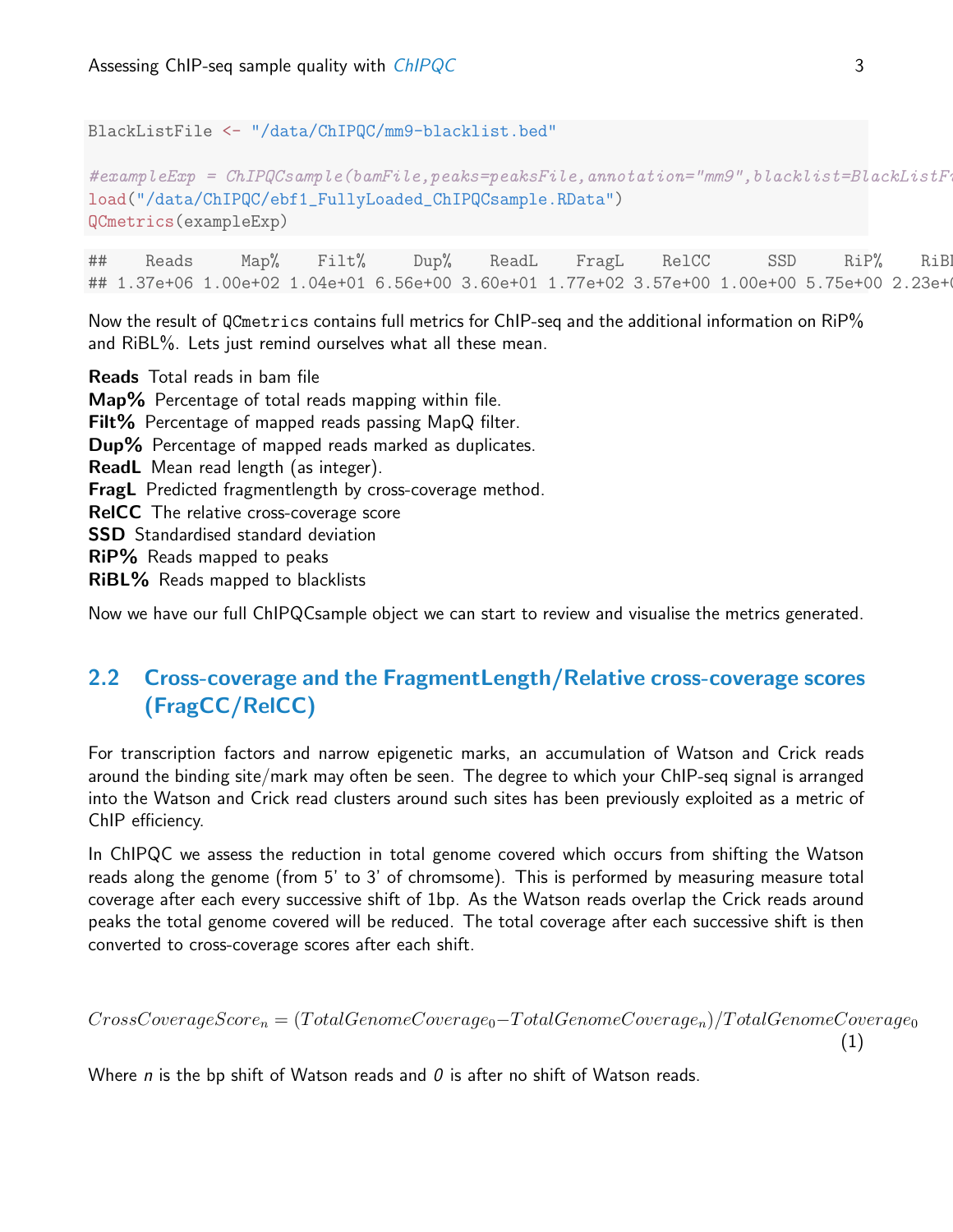plotCC(exampleExp)

The cross-coverage scores after successive shifts can then be visualised and reviewed to identify the expected increase in cross-coverage scores around the fragment length as well as any evidence of artefacts by a peak in the cross-coverage score at the read length.

The plotCC function will calculate cross-coverage scores and plot those after successive shifts. Also shaded in grey is the area to be excluded when identifying the fragment length peak.



We can see that this Ebf1 ChIP has a peak in cross-coverage scores at around 160bp, corresponding to the fragment size, high above that observed at the 0 shift. This indicates that we have successfully enriched for signal around binding sites. Further to this we can also see an artefact peak at the read length and that this peak is much lower than that observed at fragment length, again indicating an enrichment for ChIP-signal over background.

Further to the visual inspection of the cross-coverage scores, we can extract the RelCC and FragCC scores for this sample using RelativeCrossCoverage and FragmentLengthCrossCoverage functions respectively.

These metrics can be considered to relate to efficiency of ChIP (FragCC) and efficiency of ChIP compared to artefact signal (RelCC) and are calculated as below.

$$
FragCC = CrossCoverageScore_{max} \tag{2}
$$

$$
RelCC = CrossCoverageScore_{max}/CrossCoverageScore_{readlength}
$$
\n(3)

Where  $max$  is shift with maximum cross-coverage score (excluding area 0 to 1.5\* readlength) and readlength is the shift corresponding to the read length.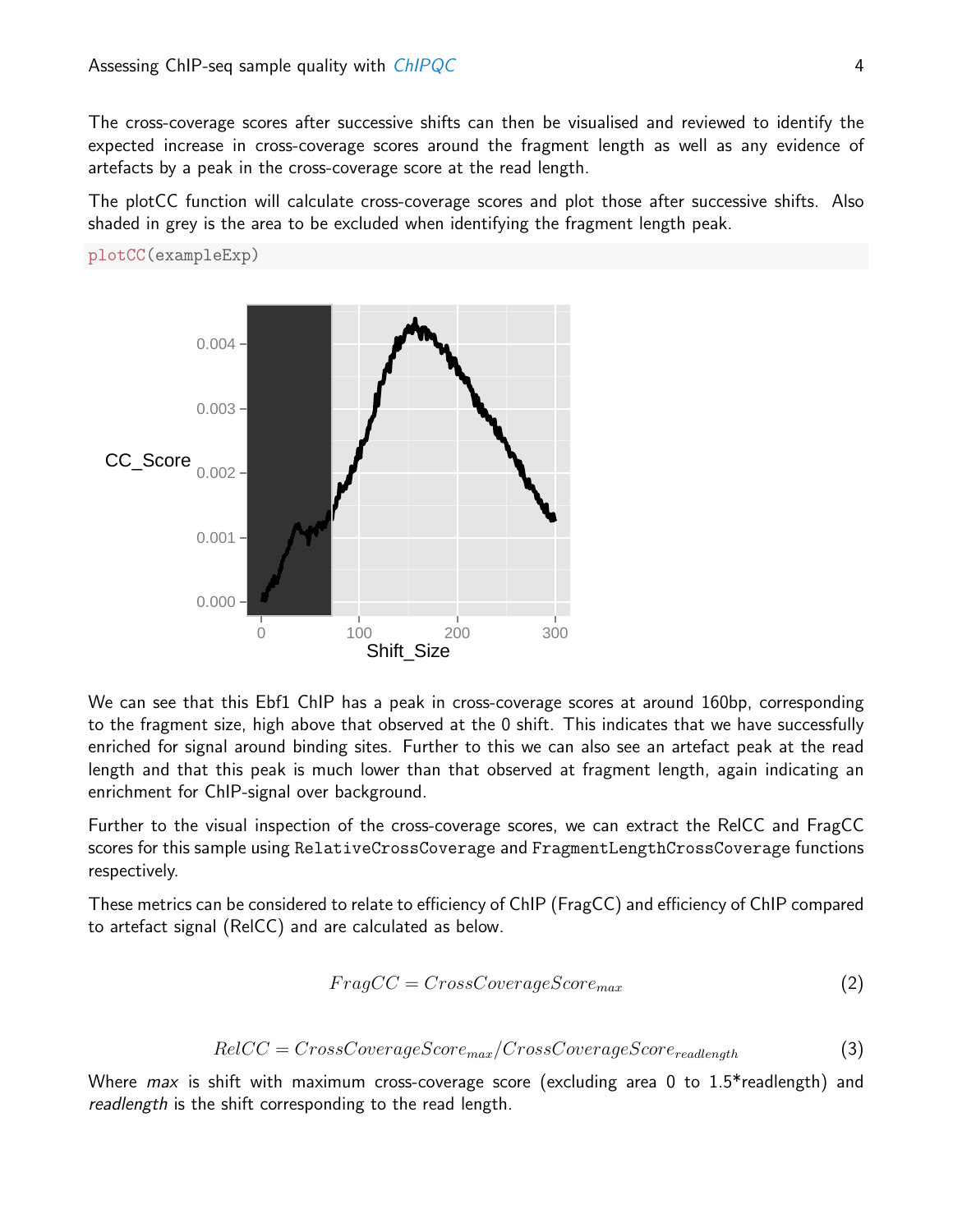The area around the read length is excluded from selection of shift with maximum cross-coverage scores (shaded in grey in cross-coverage plots). This is due to the presense of the artefact peak which, in less enriched samples, may have greater cross-coverage score than observed at the fragment length. To avoid obsuring the selection of the fragment length peak for fragment length prediction and ascertation of FragCC score and RelCC score this region is removed prior to calculation of shift with maximum cross-coverage score.

```
FragmentLengthCrossCoverage(exampleExp)
## [1] 0.004271
RelativeCrossCoverage(exampleExp)
## [1] 3.571
```
In this example we find, as expected from cross-coverage scores graph, that the FragCC is high and RelCC score is above 1 indicating a successfull ChIP.

### <span id="page-4-0"></span>2.3 Distribution of Signal: Within peaks, blacklists and known annotation

Another useful set of characteristics of your ChIP-seq data is where in the genome the signal is distributed. This can be done by looking for the proportion or percentage of signal in peaks, blacklists or even in known annotation.

To get the percentage of reads landing in peaks and blacklists we can use the rip and ribl functions as well as the plotFrip and plotFribl functions for visualisation.

```
frip(exampleExp)
## [1] 0.05747
p1 <- plotFrip(exampleExp)
p2 <- plotFribl(exampleExp)
```
## Loading required package: grid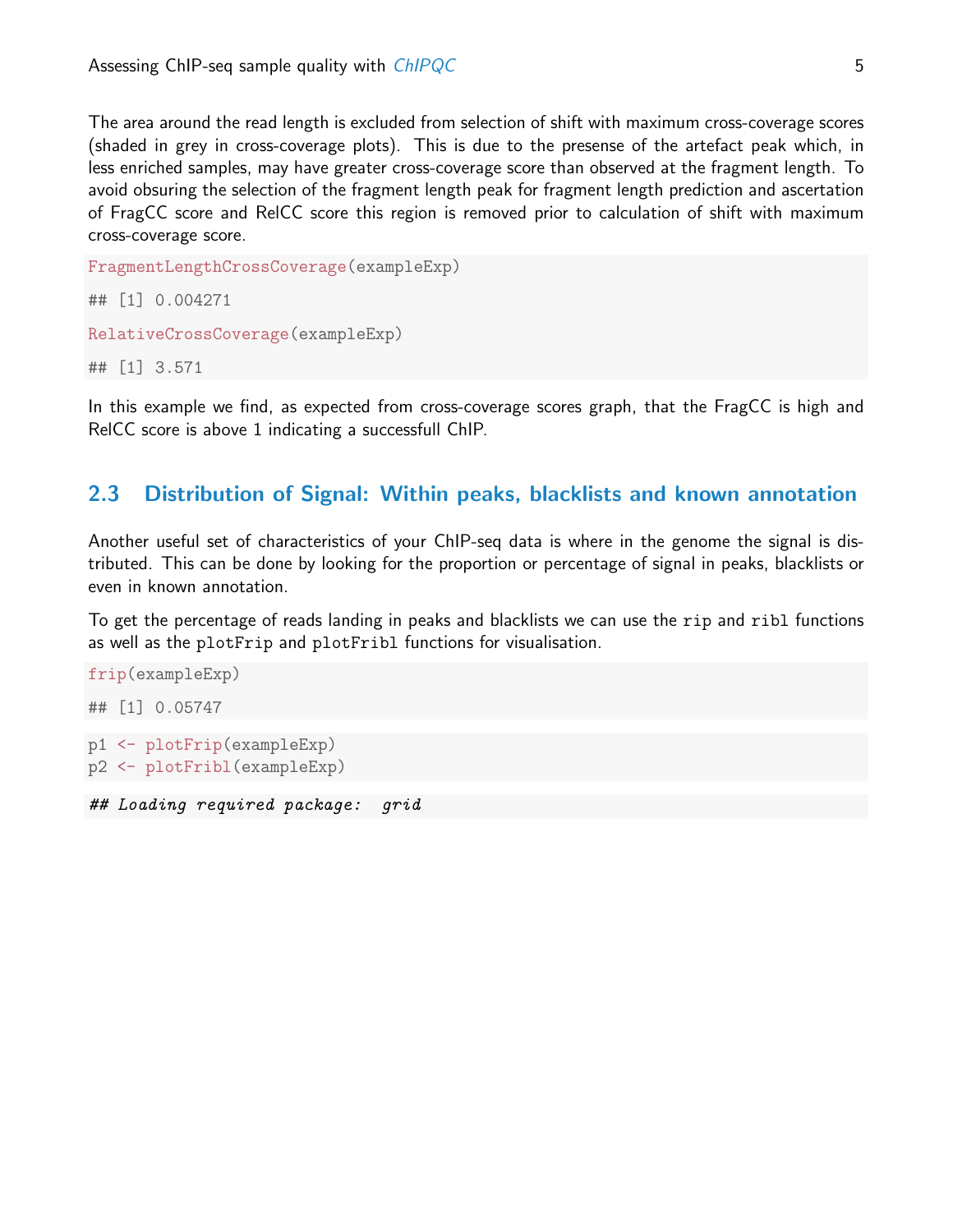

The frip and fribl plot, show that we have a percentage of signal in peaks greater than 5% indicating a ChIP of acceptable quality. Reassuringly, we have a higher signal in peaks than blacklisted regions (2%) and so an enrichment over artefact signal.

When provided with annotation in the form of genomic regions, ChIPQC can measure the enrichment of signal within them. The regi function provides a simple enrichment statistic which illustrates the distribution of signal within genomic interval annotation over that expected given their size.

```
regi = ProportionOfReadsInInterval/ProportionOfGenomeInInterval (4)
```
To review regi statistics we can use the regi function or plot enrichment using plotRegi.

|    | regi (exampleExp)          |                    |              |  |  |  |  |  |  |  |
|----|----------------------------|--------------------|--------------|--|--|--|--|--|--|--|
|    | ## LongPromoter20000to2000 | Promoters2000to500 | Promoters500 |  |  |  |  |  |  |  |
| ## | $-0.02709$                 | 0.21537            | 0.62421      |  |  |  |  |  |  |  |
| ## | All5utrs                   | Alltranscripts     | Allcds       |  |  |  |  |  |  |  |
| ## | 0.78965                    | 0.09785            | 0.57157      |  |  |  |  |  |  |  |
| ## | Allintrons                 | All3utrs           |              |  |  |  |  |  |  |  |
| ## | 0.10562                    | 0.25087            |              |  |  |  |  |  |  |  |
|    |                            |                    |              |  |  |  |  |  |  |  |

plotRegi(exampleExp)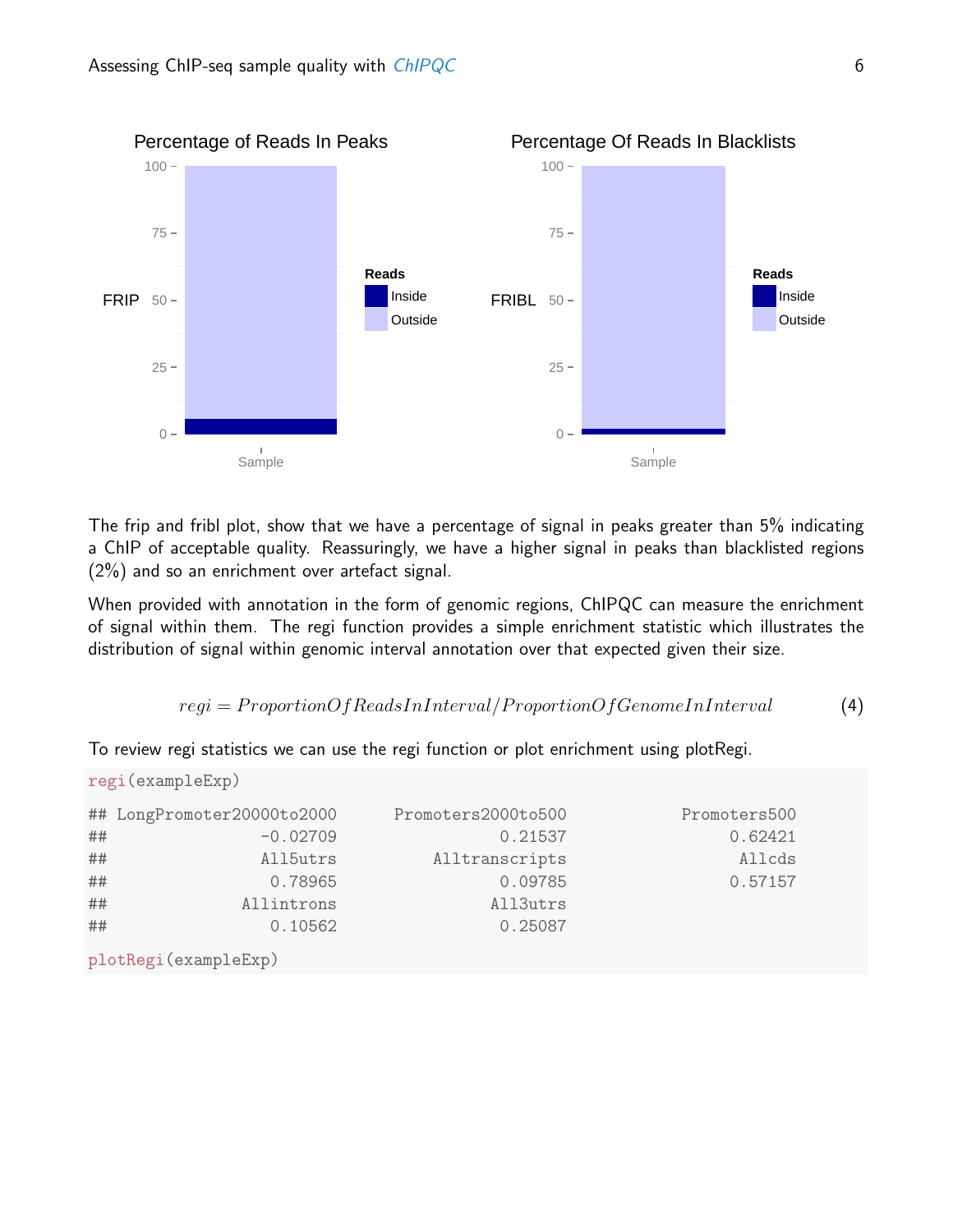

The regi scores and heatmap show an enrichment for regions around the TSS including 5'UTRs,CDS (potentially first exon) and 500upstream regions. This suggests that Ebf1 is a promoter associated transcription factor as expected by known patterns of binding.

## <span id="page-6-0"></span>2.4 Distribution of Signal: Distribution of coverage depth across the genome

The final metrics to review are those of the distribution of global pile-up across the genome. We can access this in two ways within ChIPQC, first by visualising the histogram of coverage depths and secondly by applying the SSD metrics before and after removal of blacklisted regions.

First we draw the coverage histogram using plotCoverageHistogram. Note the cut-off at 100bp for visualisation purposes. If you want to replot the whole histogram you can extract the data using coveragehistogram function or extend x-axis as shown in Advanced Topics section.

```
coveragehistogram(exampleExp)[1:10]
```

```
## 0 1 2 3 4 5 6 7
## 2.644e+09 2.778e+07 6.486e+06 1.329e+06 2.805e+05 7.779e+04 3.432e+04 2.198e+04 1.709e+04
## 9
## 1.400e+04
sum(coveragehistogram(exampleExp)[-c(1:19)])
## [1] 43192
plotCoverageHist(exampleExp)
```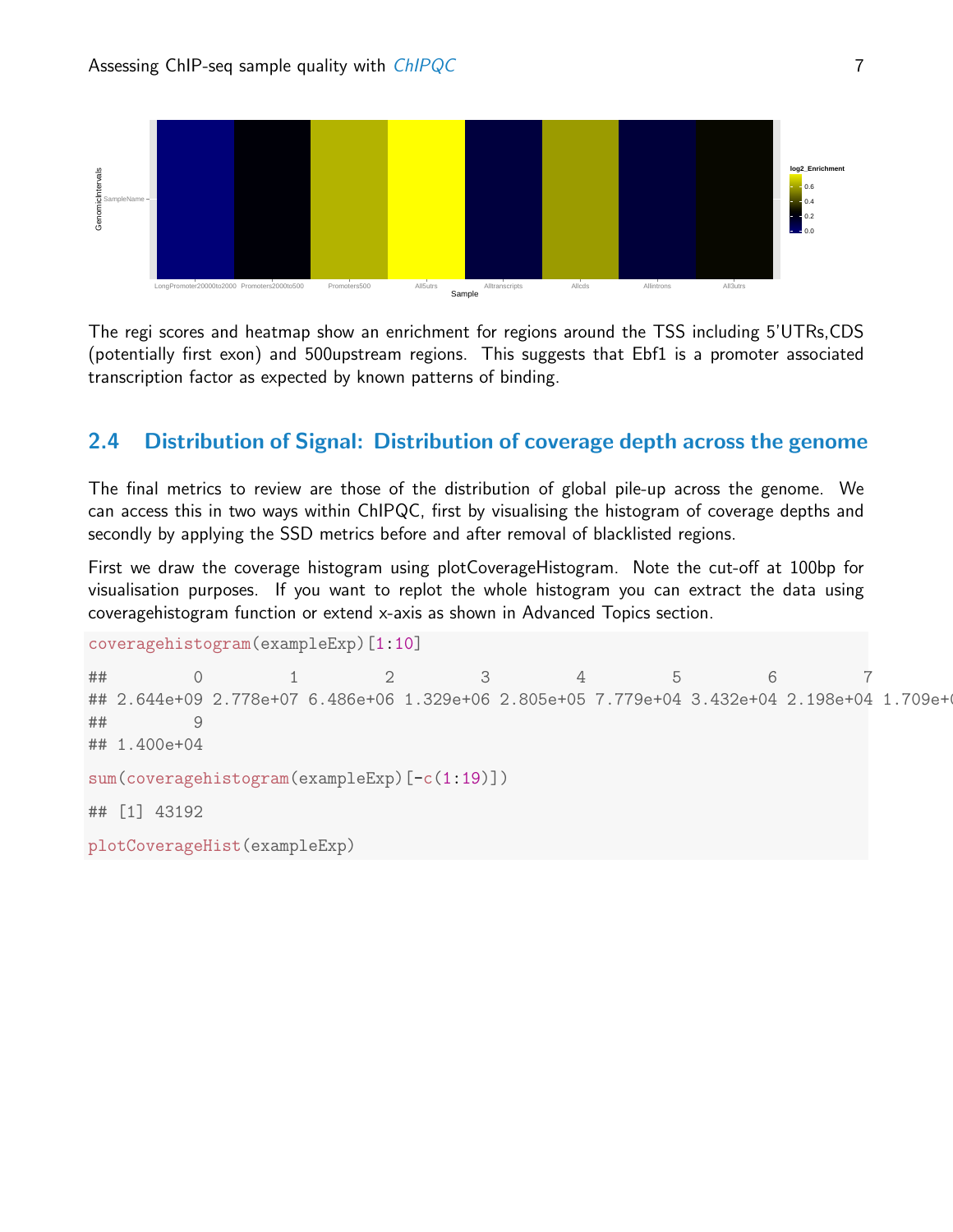

The coverage histogram shows that there is a significant stretch of high signal pile-up ( more than 40,000 bps at greater than 20 depth). This may indicate significant signal associated to binding events but could also be from signal seen within blacklisted regions.

To assess the contribution of artefact signal to global distrubtion of signal pileup we measure SSD before and after exclusion of signal from known blacklisted regions.





Here we find that the SSD signal is not greatly affected by blacklisted regions and so, taken together with the coverage histogram, indicates the Ebf1 ChIP has a clear ChIP-signal above background.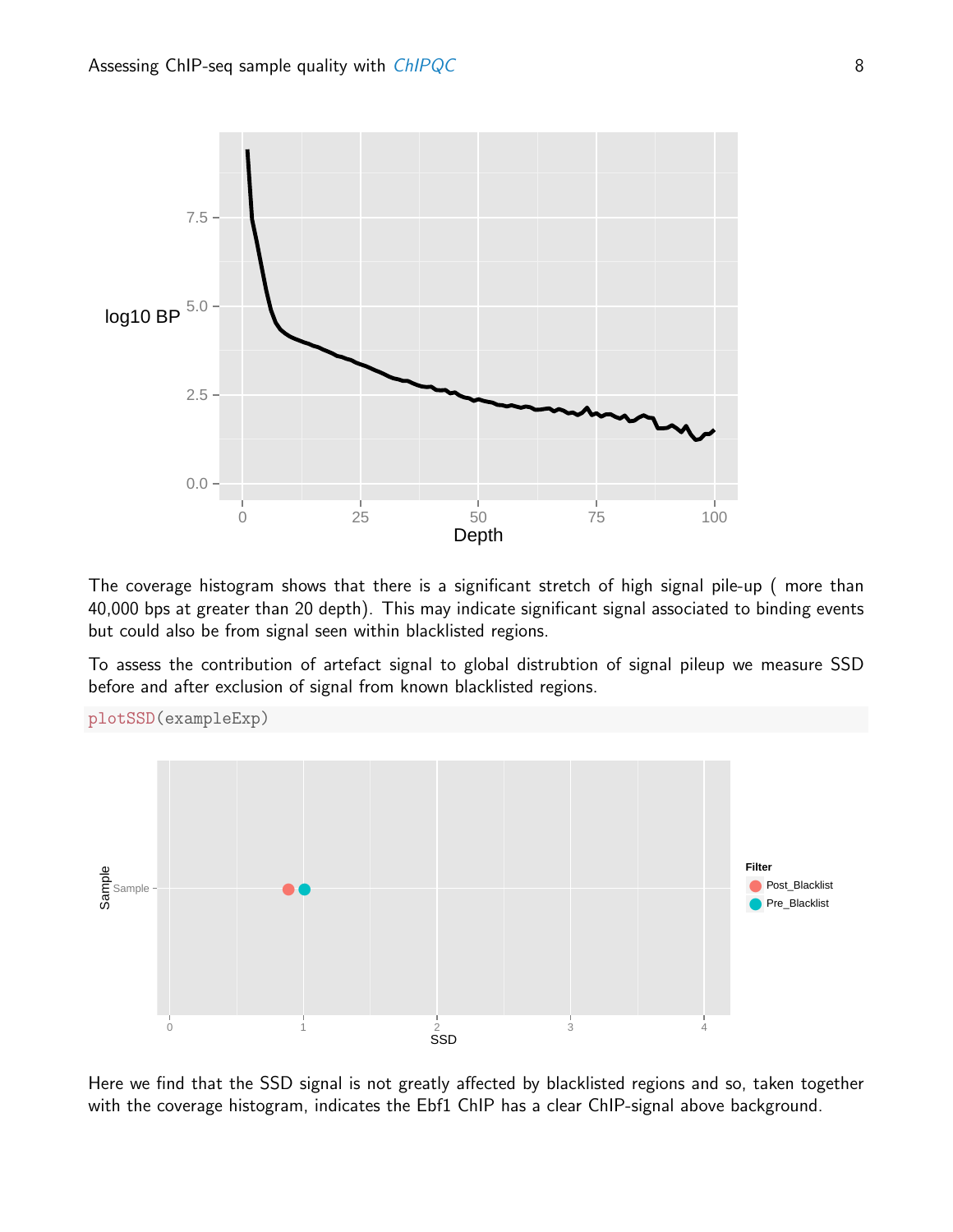### <span id="page-8-0"></span>2.5 Conclusion

From the combination of metrics used here we can establish that this Ebf1 ChIP showed an enrichment for structured ChIP-signal, had a signal pile-up above that seen within artefact regions and that this ChIP is positively associated with TSS regions.

## <span id="page-8-1"></span>3 Assessing a ChIP-seq experiment using ChIPQC()

When assessing ChIP-seq quality it is most useful to consider your sample quality alongside other ChIP and input samples. Taken together, a full experiment of ChIP and input samples allows for the identifaction of expected enrichment of sample metrics above input but also the variation of sample quality between biological replicates and the identification of bias within input/control samples.

The ChIPQC function wraps the functionality of ChIPQCsample to allow for the assessment of within experiment ChIP sample/input quality alongside user supplied experimental metadata.

### <span id="page-8-2"></span>3.1 An example ChIP-seq experiment using ChIPQC()

The ChIPQC function accepts a samplesheet of metadata and file locations alongside the same set of arguments as ChIPQCsample.

An example of the layout for a sample sheet can be seen in the SampleSheet object below and in the ChIPQC and Diffbind vignettes. ChIPQC can also accept the DBA object from Diffbind package as a starting point for quality control. The result of a call to ChIPQC is the ChIPQCexperiment object which contains the list of ChIPQCsample objects.

```
load("/data/ChIPQC/SampleSheet.RData")
SampleSheet<sup>[1:3,]</sup>
\#resExperiment = ChIPQC(SampleSheet, peaks=peaksFile, annotation="mm9", blacklist=BlackList1load("/data/ChIPQC/BCell_Examples.RData")
resExperiment
## SampleID Tissue Factor Condition Treatment Peak caller ControlID Replicate
## 1 DNAse Ch12 DNAse macs Input_Ch12 1
## 2 Ebf1 ProB Ebf1 macs Input_2_proB 1
## 3 H3K4me3_1 ProB H3K4me3 macs Input_2_proB 1
## bamRead bamControl
## 1 //AlignedData/DNAseDupMarked.bam //AlignedData/Input_Ch12DupMarked.bam
## 2 //AlignedData/Ebf1DupMarked.bam //AlignedData/Input_2_proBDupMarked.bam
## 3 //AlignedData/H3K4me3_1DupMarked.bam //AlignedData/Input_2_proBDupMarked.bam
## Peaks
## 1 //AlignedData/DNAseDupMarked.bed
## 2 //AlignedData/Ebf1DupMarked.bed
## 3 //AlignedData/H3K4me3_1DupMarked.bed
```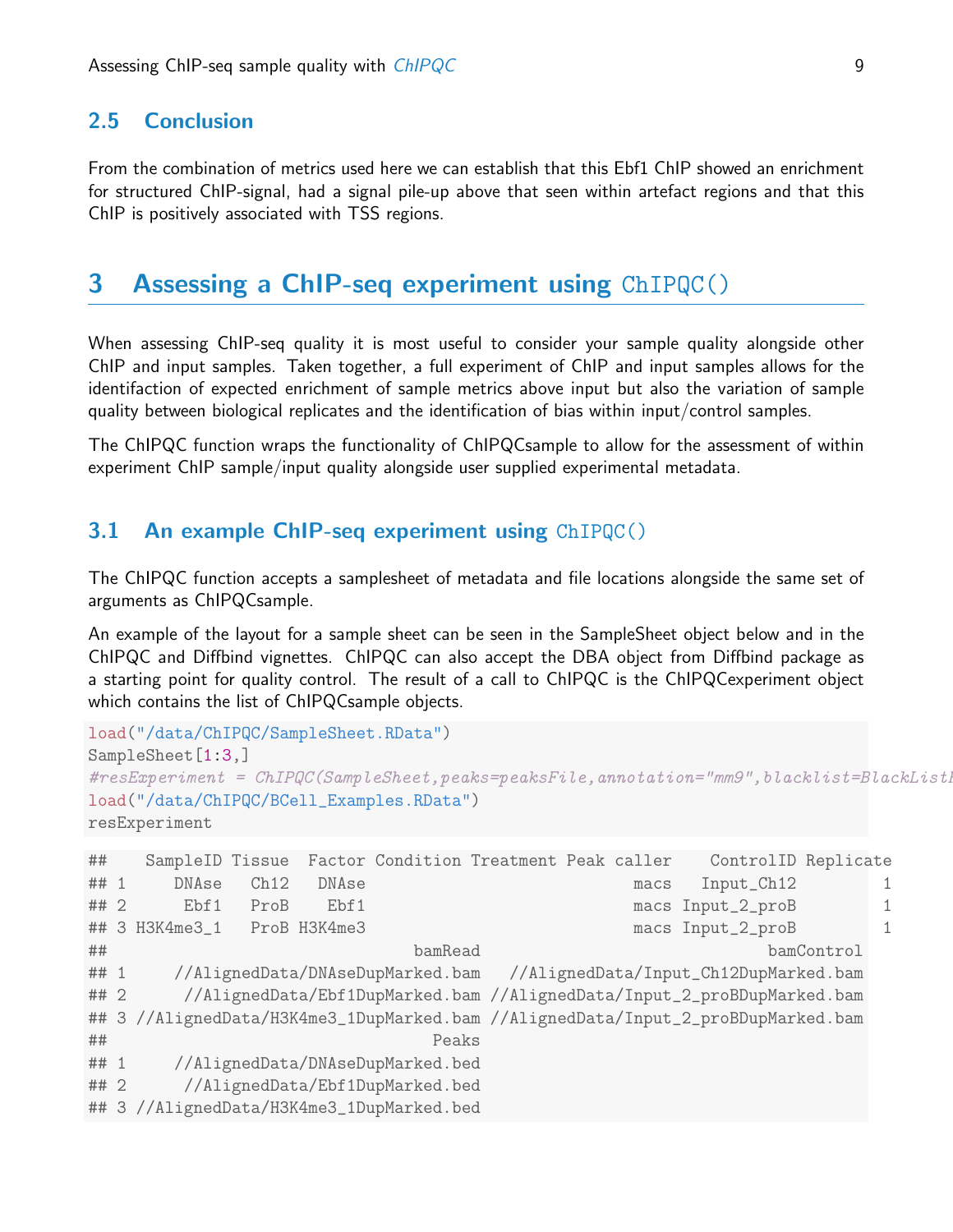| ## |                                            |                        |  |      |  |                              | Reads Map% Filt% Dup% ReadL FragL RelCC SSD RiP% RiBL% |
|----|--------------------------------------------|------------------------|--|------|--|------------------------------|--------------------------------------------------------|
|    | ## H3K9ac_IkNeg                            | 64585441 100 14.8 13.0 |  |      |  | 36 215 3.930 2.28 36.30 6.73 |                                                        |
|    | ## H3K9ac_IkPos                            | 69136473 100 13.9 14.7 |  |      |  | 36 213 4.170 2.01 37.90 5.84 |                                                        |
|    | ## Ikaros_1_DPT 48253184 100 23.0 15.3     |                        |  |      |  | 36 173 1.800 3.19 5.31 10.50 |                                                        |
|    | ## Ikaros_1_preproB 35903381 100 24.7 15.3 |                        |  |      |  | 36 175 0.278 3.43 3.50 12.50 |                                                        |
|    | ## Ikaros_1_proB 24827255 100 23.2 13.1    |                        |  | 36 - |  | 165 0.921 2.28 3.49 10.50    |                                                        |
|    | ## Ikaros_2_preproB 35493401 100 24.7 15.2 |                        |  |      |  | 36 181 0.311 3.42 3.43 12.60 |                                                        |

The QCmetric function now displays a table of metrics as seen for ChIPQCsample and similarly all accessors and plotting functions used for ChIPQCsample objects can be used with the ChIPQCexperiment object.

In addition to standard plotting routine, ChIPQCexperiment plots can be grouped by the metadata provided using the argument facetBy and for plotCoverageHistogram and plotCC methods the colours and line types controlled by colourBy and lineBy respectively.

To group/colour/line type by metadata, a character vector of the metadata column title/s to use may be provided.

```
facetBy = c("Tissue","Factor","Condition")
colourBy = c("Treatment","Replicate")
lineBy = c("Replicate")
```
## <span id="page-9-0"></span>3.2 Examining Cross-coverage and FragCC/RelCC scores across an experiment

As with the ChIPQCsample object, the cross coverage scores for a group of samples can be plotted using plotCC(). By default samples will be groups by their "Tissue" and "Factor" combinations and coloured by their "Replicate" number. Here we group by "Factor", colour by "Tissue" and set the line type by the "Replicate" number.

FragmentLengthCrossCoverage(resExperiment)[1:3]

| ## | DNAse     |           | Ebf1 H3K4me3_IkNeg |
|----|-----------|-----------|--------------------|
| ## | 0.0001494 | 0.0024607 | 0.0133150          |

RelativeCrossCoverage(resExperiment)[1:3]

| ## | DNAse  |        | Ebf1 H3K4me3_IkNeg |
|----|--------|--------|--------------------|
| ## | 0.9277 | 2.6369 | 3.9340             |

plotCC(resExperiment,colourBy="Tissue",facetBy="Factor",lineBy="Replicate")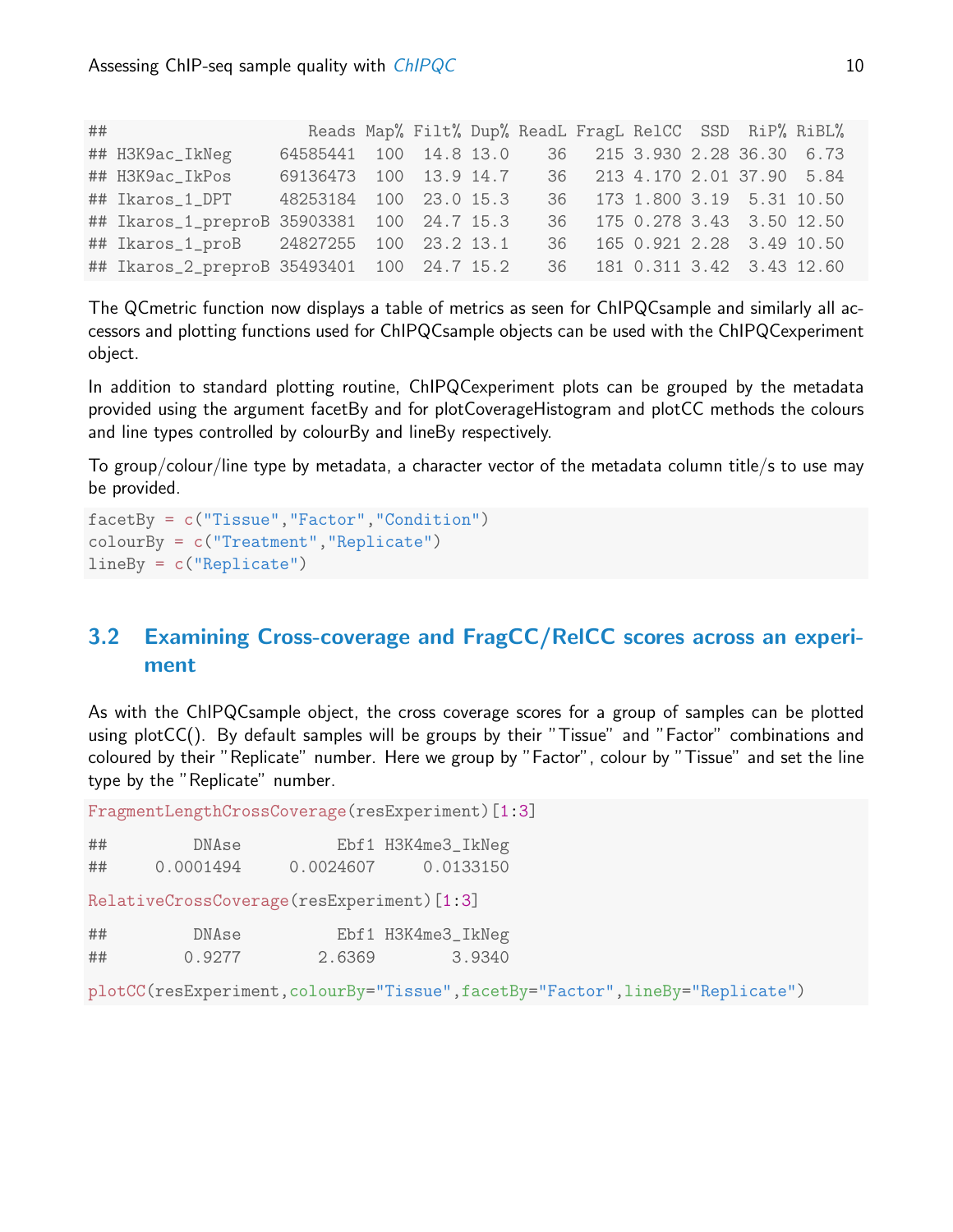

From this, it is immediately apparent that some samples not only have much higher scores, and hence efficiency, than others but that there fragment lengths appear to be very different from each other. The DNAse sample for example has a fragment length less than half of Pu1 sample.

Now we have established the difference in total efficiency, we can look at the overall shape of crosscoverage scores and the relationship between signal peaks and artefact peaks in the cross-coverage scores. To help better visualise, we will apply a further facet wrap to the ggplot2 object returned by plotCC inorder to compare within factors.

```
ccplot <- plotCC(resExperiment,colourBy="Tissue",facetBy="Factor",lineBy="Replicate")
ccplot +facet_wrap(~Factor,scales="free_y")
```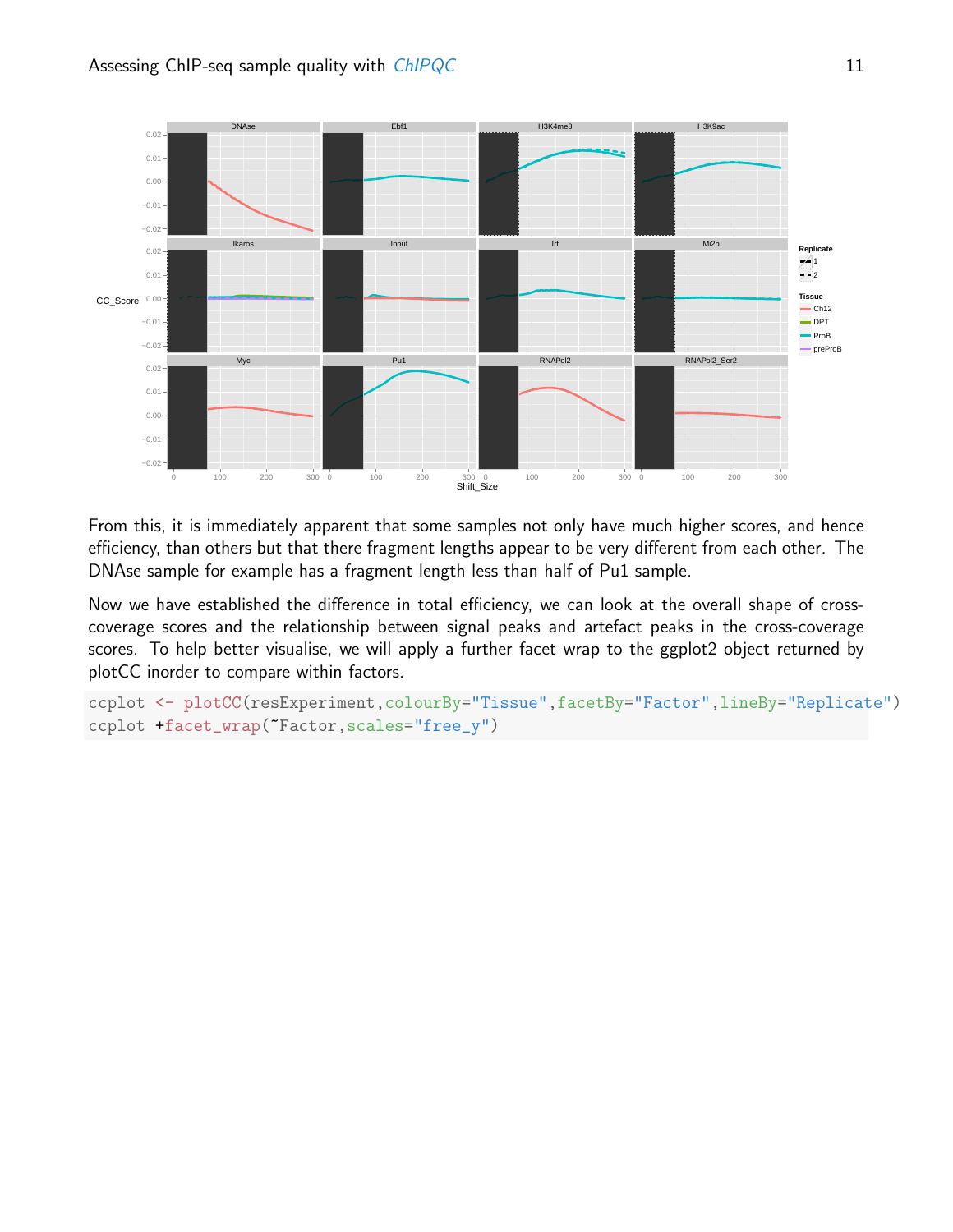

The free scaled cross-coverage score plots now reveal more about the distibrution of signal within the samples. The Ebf1, Ikaros, Myc, Ifr and RNA Pol2 all show tight peaks within their cross-coverage score profiles illustrating their sharp bindng profiles as expected for a transcription factor (and RNA Pol2 around TSS/Enhancers.) The histone marks and Pu1 however show longer more diffused peaks reflecting the wider bredth of signal seen for these epigenetic marks.

The signal of the Ikaros ChIP between cell lines can also be seen to be highly varable with DP thymocytes containing highest RelCC scores, ProB lower and preProB the lowest. This reflects the increased concentrations of Ikaros along haemopoetic differentiation with DP thymocytes having the highest Ikaros levels.

Finally, an enrichment for fragment length signal can be seen in the ProB input. The sharpness of this enrichment suggests a highly duplicated peak like signal within this track which would be cause for further investigation. This may be from the "sono-seq" effect commonly observed in input, where gel-selection of fragment lengths for input causes a small peak in cross coverage scores close to selected fragment length.

## <span id="page-11-0"></span>3.3 Distribution of Signal across a ChIPQC experiment

As with the the ChIPQCsample object, the fraction of signal in peaks, blacklists and annotated genomic intervals can provide an understanding of the ChIPs' efficiency and pattern of enrichment.

plotFrip(resExperiment)

## Using Sample as id variables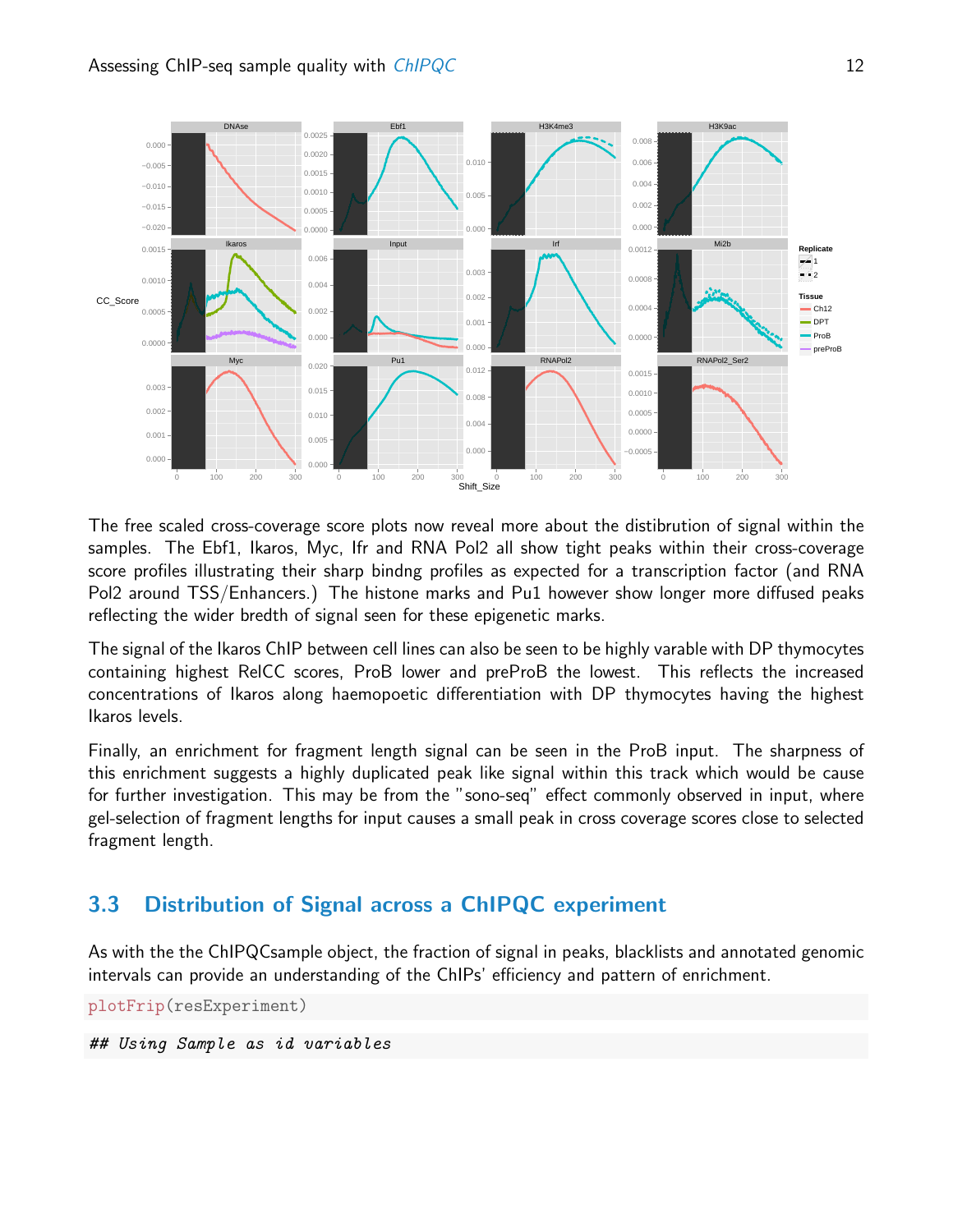







The output from plotFrip immediately identifies the Histone, RNA Pol2 and DNAse ChIP as having the highest enrichment (25% to 50%)for reads in peaks as expected for such epigenetic marks. Also apparent are the significant enrichment seen within Pu1, Myc and Irf whereas the Ikaros ChIPs all show considerably lower enrichment for signal within peaks.

The Fribl plot here shows that all samples have equivalent levels of signal so no outlier or need to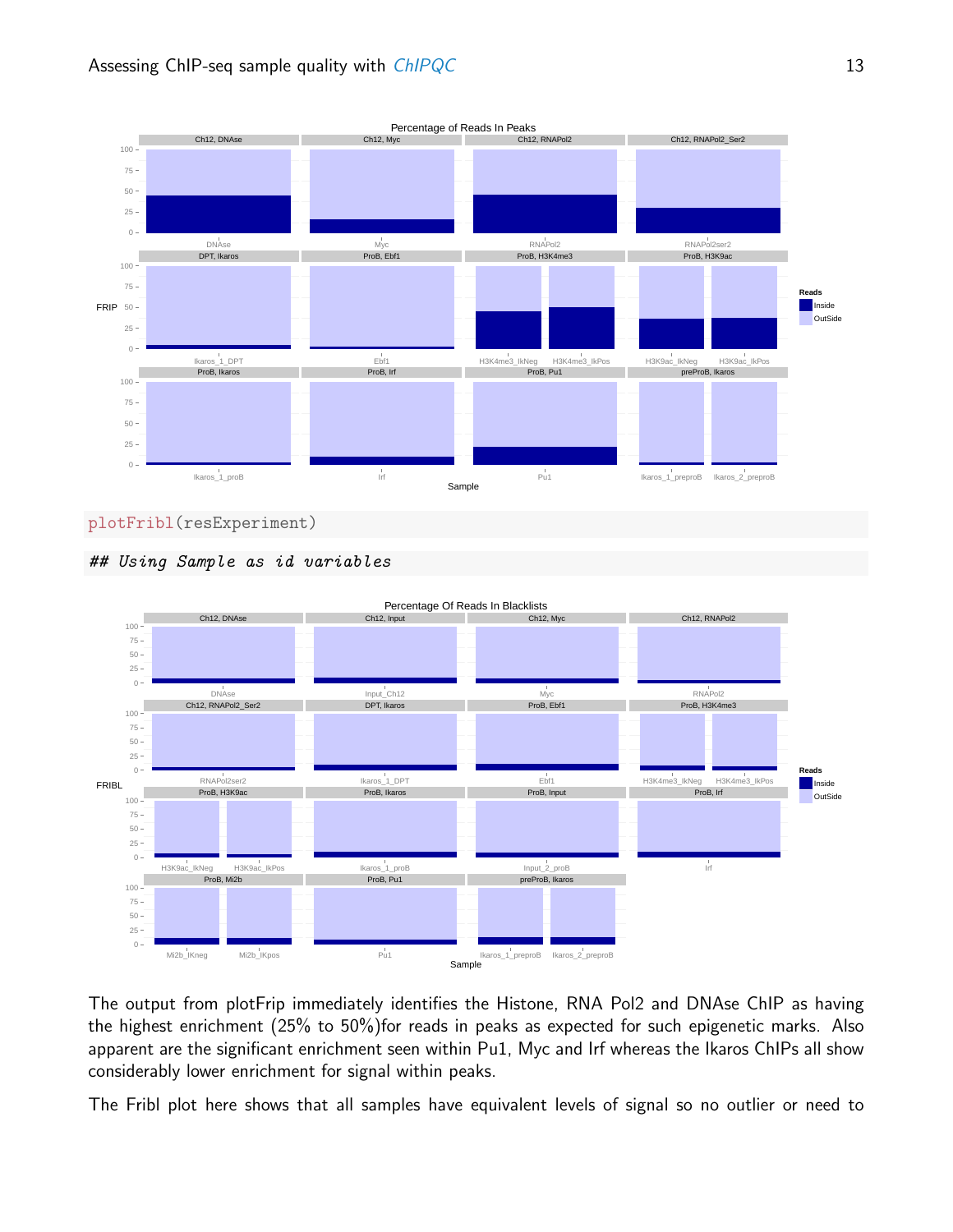investigate signal within known blacklisted regions.

Samples such as RNA Pol2, DNAse and Histone marks will have an expected enrichment for genomic locations. Here RNA Pol2 should be expected to have a stonger enrichment at the TSS than RNA Pol2ser2 where as RNA Pol2ser2 should show enrichment within the 3'UTRs regions.





#### regi(resExperiment)["All3utrs",]

| ## | DNAse        | Ebf1       | H3K4me3_IkNeg                 | H3K4me3_IkPos | H3K9ac_IkNeg                   |
|----|--------------|------------|-------------------------------|---------------|--------------------------------|
| ## | 0.42145      | 0.08548    | $-0.08227$                    | 0.01885       | 0.39312                        |
| ## | H3K9ac_IkPos |            | Ikaros_1_DPT Ikaros_1_preproB |               | Ikaros_1_proB Ikaros_2_preproB |
| ## | 0.40440      | 0.10945    | 0.10805                       | 0.29672       | 0.10833                        |
| ## | Input_2_proB | Input_Ch12 | Irf                           | Mi2b_IKneg    | Mi2b_IKpos                     |
| ## | 0.15272      | 1.08960    | 0.28397                       | 0.16221       | 0.16271                        |
| ## | Myc          | Pu1        | RNAPol2                       | RNAPol2ser2   |                                |
| ## | 0.32845      | 0.23294    | 1.31672                       | 1.80521       |                                |

From the Regi plot it can seen that all histone marks, DNA and RNA Pol2 show the expected enrichment across gene regions. Combined with the output from regi function, the RNA Pol2Ser2 has the greatest enrichment at 3'UTRs and so the expected pattern of enrichment.

To better visualiase this enrichment we can adjust the scale to the enrichment seen in Ch12 input for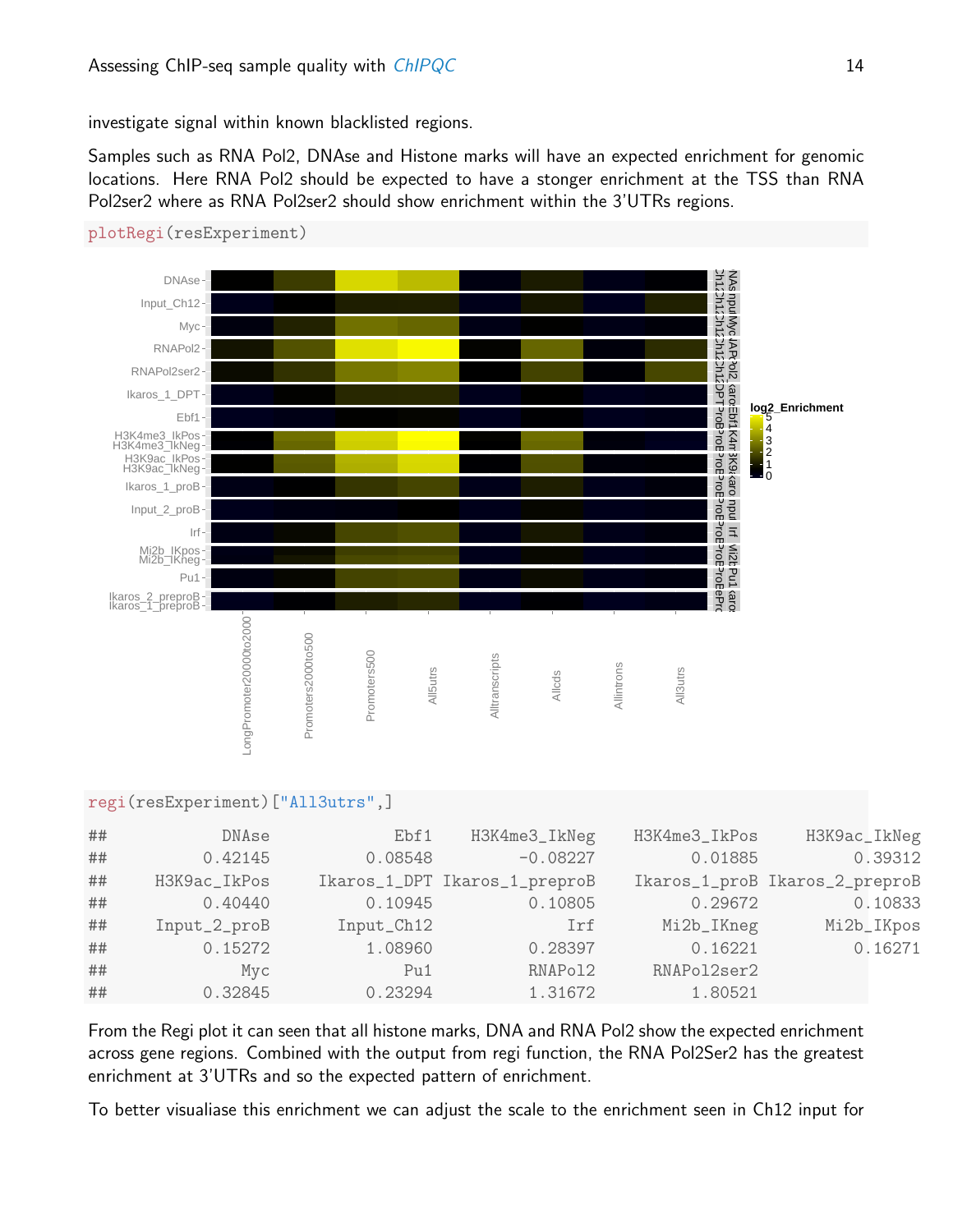#### 3'UTRs.

```
plotRegi(resExperiment)+scale_fill_gradient2(low="white",high="red",
    mid="white",midpoint=regi(resExperiment)["All3utrs","Input_Ch12"])
```




Both inputs showed a small but comparatively low enrichment for reads in genic regions. Such enrichment around gene regions can typically be seen for input samples due to the increased accessibilty of chromatin to fragmentation around TSSs.

As with the ChiPQCsample object we can plot the coverage histogram and SSD before and after blacklisting by using the plotCoverageHist and plotSSD functions.

plotCoverageHist(resExperiment,facetBy="Factor",colourBy="Tissue",lineBy="Replicate")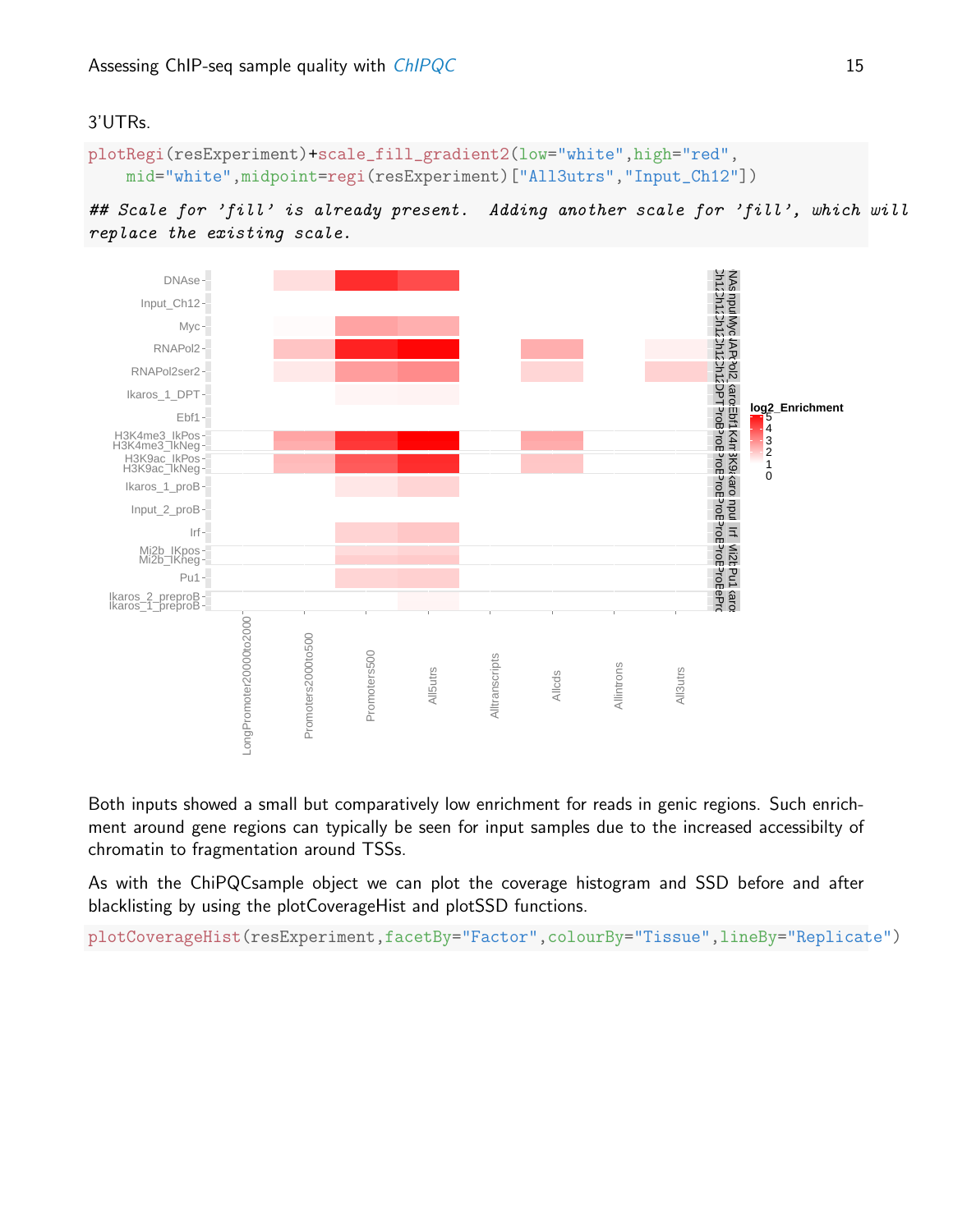

The coverage histogram shows the expected greater spans of high signal in Histone, RNA Pol2 and DNAse ChIPs as well as for transcription factors with both high Rip% and RelCC scores. Although most ProB transcription factors have greater spans of high depth than their input, enrichment for these transcription factors can be seen to be much smaller than observed for Histone,RNA Pol2 and DNAse ChIPs.

The Ikaros ChIPs universally had low enrichment and as seen with other metrics DP thymocytes had the greatest signal.

The two inputs samples show very different patterns of signal depth. The Ch12 input show considerable span of high signal where as the ProB shows a spike in signal at above 98 reads high, in keeping with observed high duplication rate for this sample and fragment length peak in cross-coverage scores.

```
plotSSD(resExperiment)
```

```
## Using Sample as id variables
```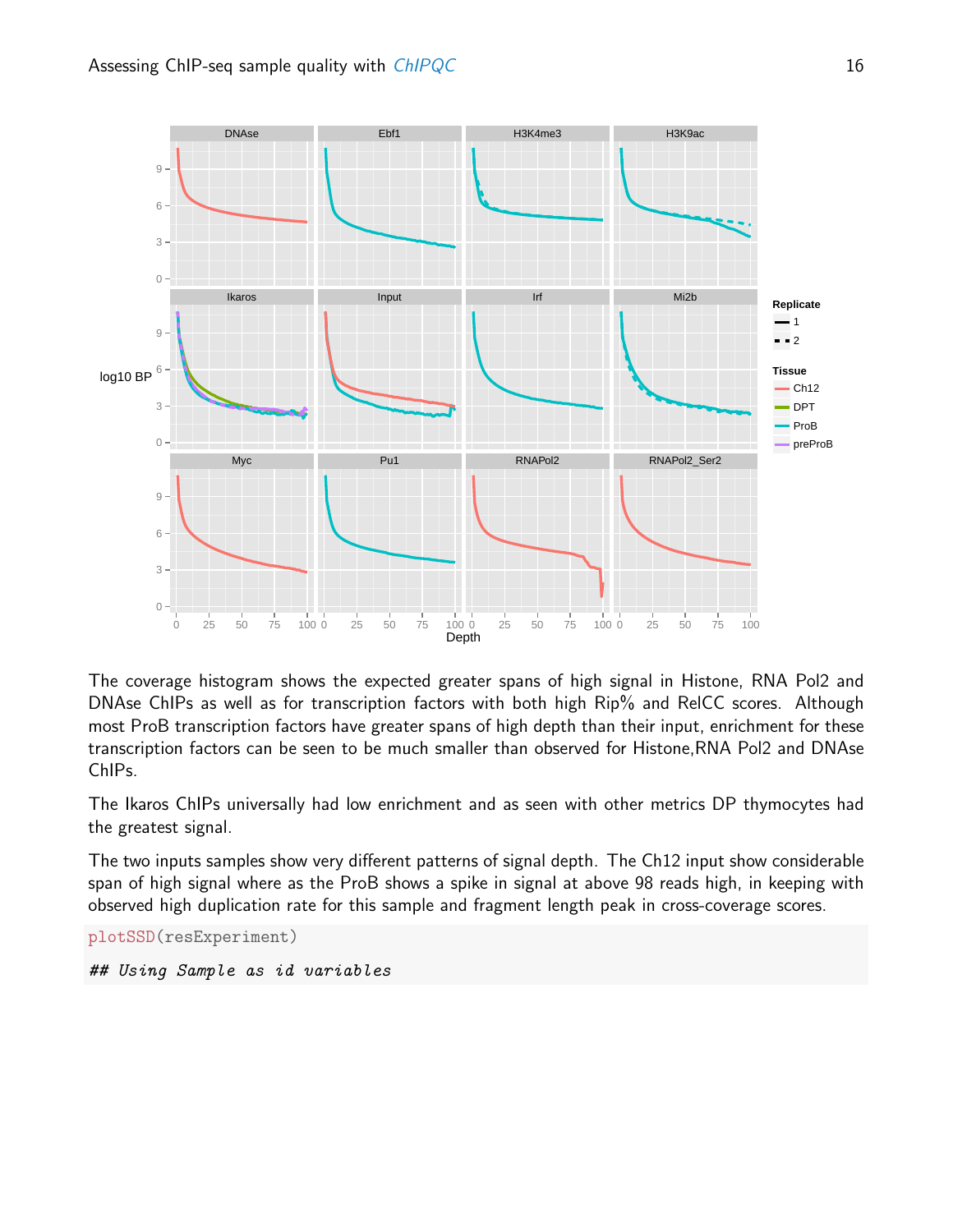

The plot of SSD scores before and after blacklisting show that the effect of blacklisting on SSD scores is dramatic.

As with the coverage histogram plots, the histone, polymerase, DNAse marks as well as high scoring TFs have greatest SSDs after blacklisting.

The SSD for Ikaros after blacklisting can be seen to be just above background with again DP thymocytes having the greatest score.

For the inputs, the ProB input can be seen to have its SSD score reduced to a background level of around 0.14 indicating the successfull removal of artefact signal. The Ch12 input however can be seen to not drop to the background level after blacklisting suggesting remaining regions of artefact signal. The failure to reduce SSD after blacklisting suggests the persistent presence of artefacts within the Ch12 input and flags this sample for further blacklisting.

## <span id="page-16-0"></span>3.4 Assessing sample similarity with Diffbind

A final set of metrics useful for ChIP-quality relate to the correlation between binding events across samples within a ChIPQCexperiment.

The Diffbind package allows for the clustering of samples based on the co-occurence of peaks within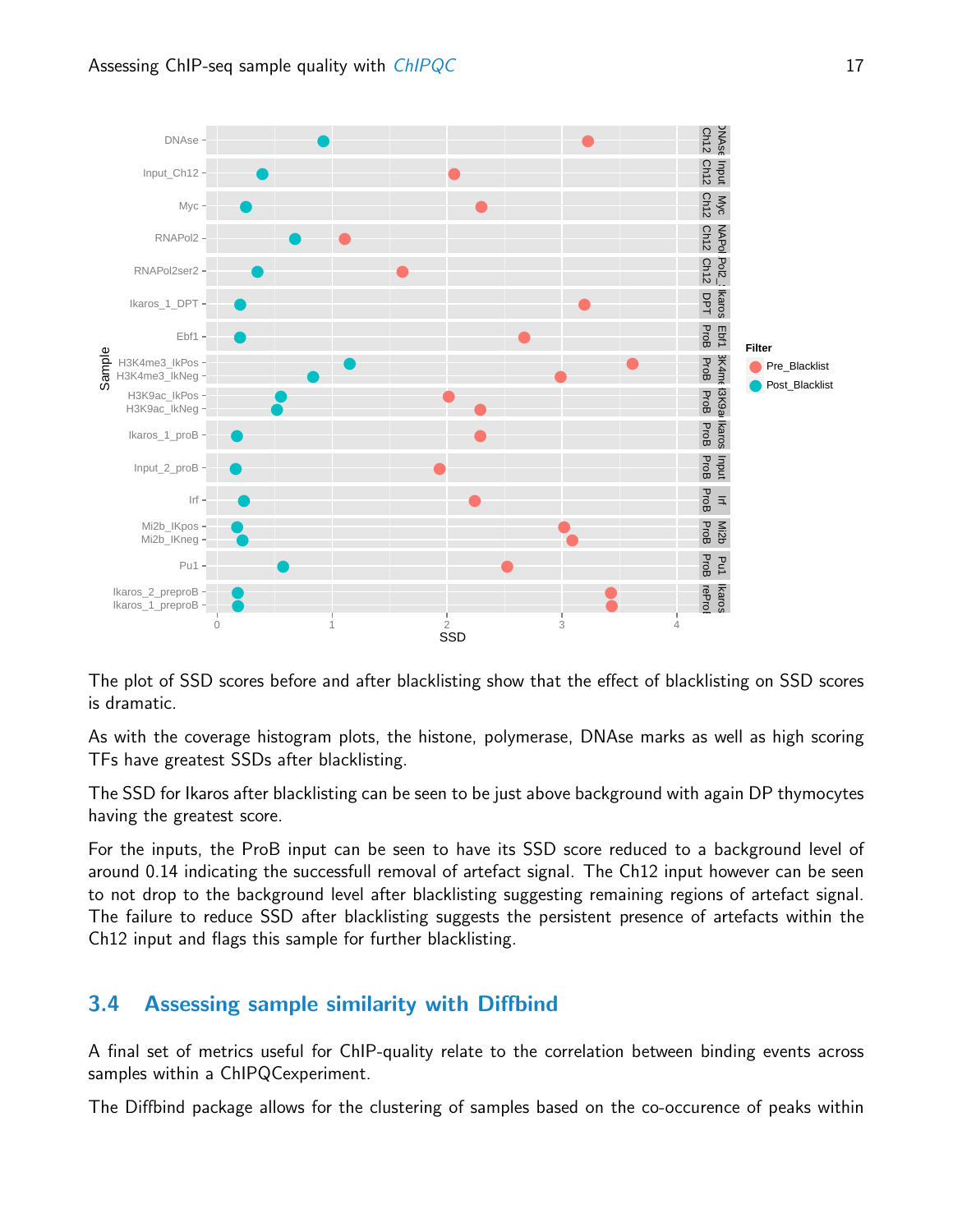samples. When analysing an experiment ChIPQC will perform a sample clustering by default as well as construct the Diffbind DBA object. To produce the a sample heatmap, the plotCorHeatmap function can be used.



plotCorHeatmap(resExperiment,facetBy="Factor")

The clustering and heatmaps generated from plotCorHeatmap allow us to identify which samples are most closely related and so both the reproducibilty of replicates and the similarity in binding profiles of different epigenetic marks.

Here we see that all replicates cluster tightly together, illustrating the relative reproducibilty of our replicates. Further to this we see that the samples broadly group into their respective tissues with DNAse, RNA Pol2 and Myc forming the Ch12 cluster.

<span id="page-17-0"></span>The ProB transcription factor (Pu1, Irf and Ebf) are seen to group together as expected and are found to cluster away from ProB histone marks. This suggests that these transcription factors may be less associated to these histone marks than the Ikaros ChIPs.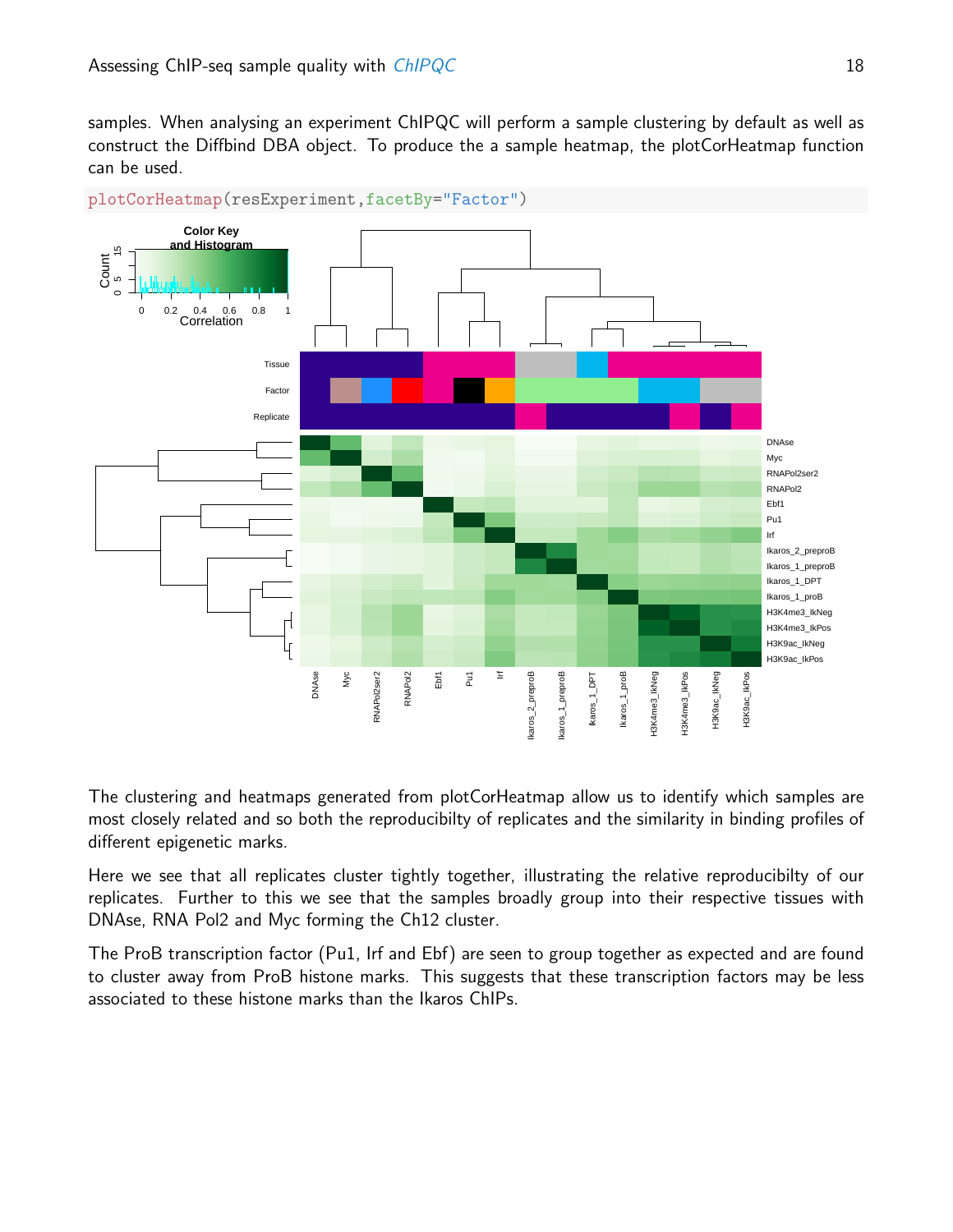### 3.5 Conclusion

The analysis of the quality of this experiment's ChIP quality using ChIPQC has identified several informatics characteristics of the data as well as highlighted variability in quality across ChIPs and cell-lines.

The Histone , RNA Pol2 and DNAse ChIPs all have high RIP% and SSD after blacklisting as expected from broader epigentic marks. Cross-coverage score profiles illustrate the broader regions of enrichment for the Histone marks, tighter profiles for the RNA Pol2 and RNA Pol2-ser2 marks, due to their narrow enrichment in TSSs and a sharp narrow profile for The DNAse ChIP. These epigenetic marks showed the characteristic enrichment within TSSs with RNApol2-ser2 most enriched for 3'UTRs.

The transcription factor ChIPS showed a much wider variability in RIP%, SSD and RelCC than seen for histone,pol2 and DNAse ChIPs. Pu1 and Irf were found to be highly efficient ChIPs and Pu1 was seen in its cross coverage scores to have a broader enrichment pattern than seen for for other TFs. The Ikaros ChIPs were found to have acceptable but low enrichment for signal by all metrics, and the enrichment for Ikaros ChIP signal was seen to fit known concentrations of Ikaros within these cell-lines. The ProB Pu1, Ebf and Irf transcription factors were found to cluster away from Ikaros ChIPs indicating a greater co-occurence of binding among them than with Ikaros ChIPs.

The inputs used in this study showed different sources of artefact contamination. The Ch12 input showed a strong artefact, read length, peak in cross-coverage scores and significant pile-up of signal. Following blacklisting it's SSD score didn not drop to that of a background level and so flagged this as a control for further blacklisting. The ProB input however showed peak like signal in its cross-coverage scores profile, a high level of duplication and a spike in its coverage histogram but removal of known blacklisted regions removed much of artefact signal as measured by SSD. Taken together, this suggests that the ProB input contains highly duplicated peak shaped spikes in signal which were contained within blacklisted regions.

## <span id="page-18-0"></span>4 Advanced Topics

## <span id="page-18-1"></span>4.1 Providing additional data to ChIPQC plotting and reporting

The sample sheets for ChIPQC may contain the optional metadata columns "Tissue","Factor","Condition" and "Treatment". In order to allow the user to specify custom metadata for their plotting and reporting, the additional addMetadata argument can be supplied with a data frame of sample IDs and associated additional metadata. The first column for addMetadata data frame must be SampleID and remaining columns may be categorical or discrete data.

Here, first we illustrate the relationship between RIP and cross coverage scores by including RIP metrics as metadata and setting the column as colourBy argument.

Then we can use addMetadata argument to group SSD by their ChIP type to highlight higher SSD scores typically seen to Epigenetic marks.

```
metrics <- QCmetrics(resExperiment)
metricsMetadata <- data.frame(SampleID=rownames(metrics),RIP =metrics[,"RiP%",drop=T])
```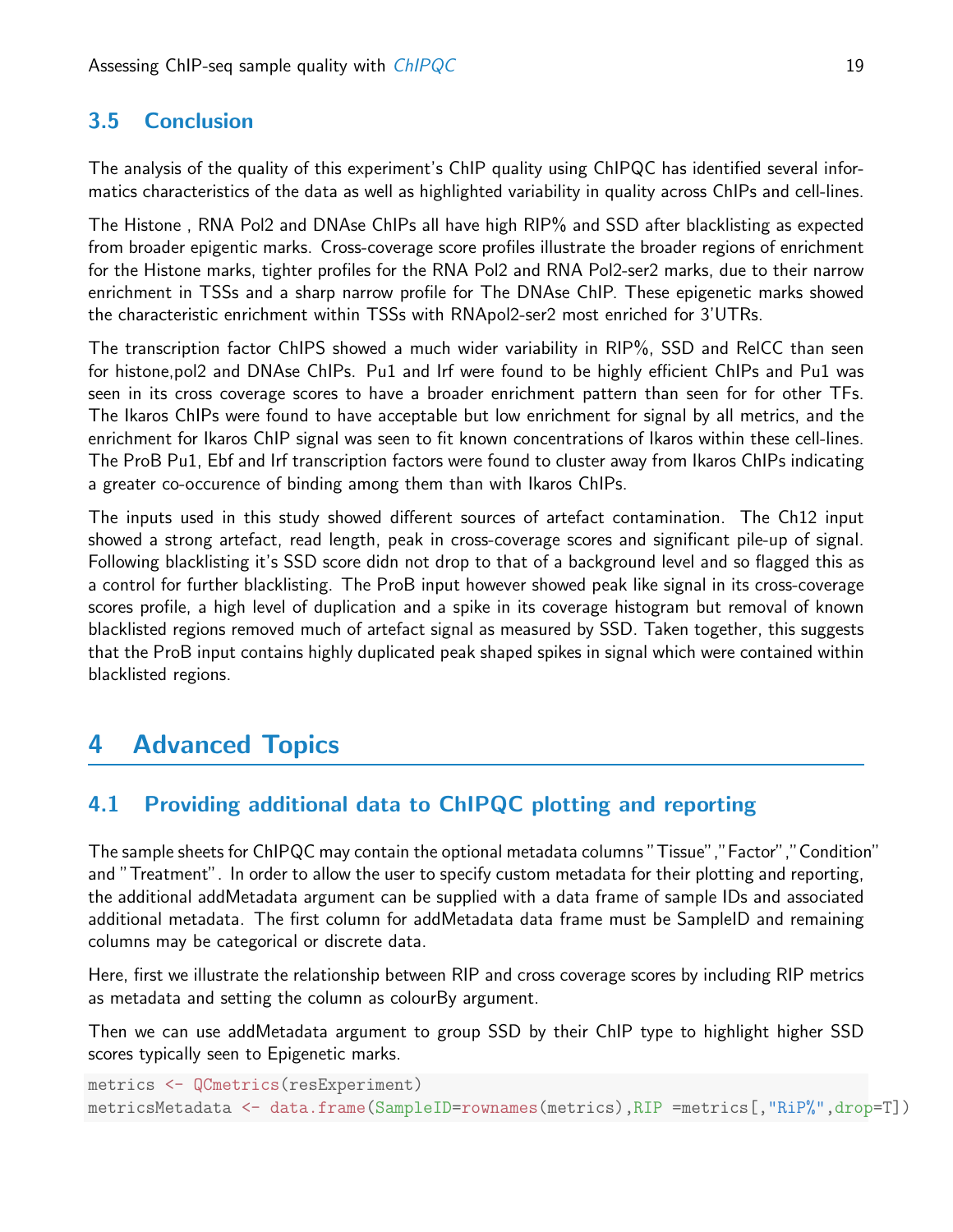

plotCC(resExperiment,addMetaData = metricsMetadata,colourBy="RIP")

plotSSD(resExperiment,addMetaData = metricsMetadata,facetBy="ChIPType")

#### ## Using Sample as id variables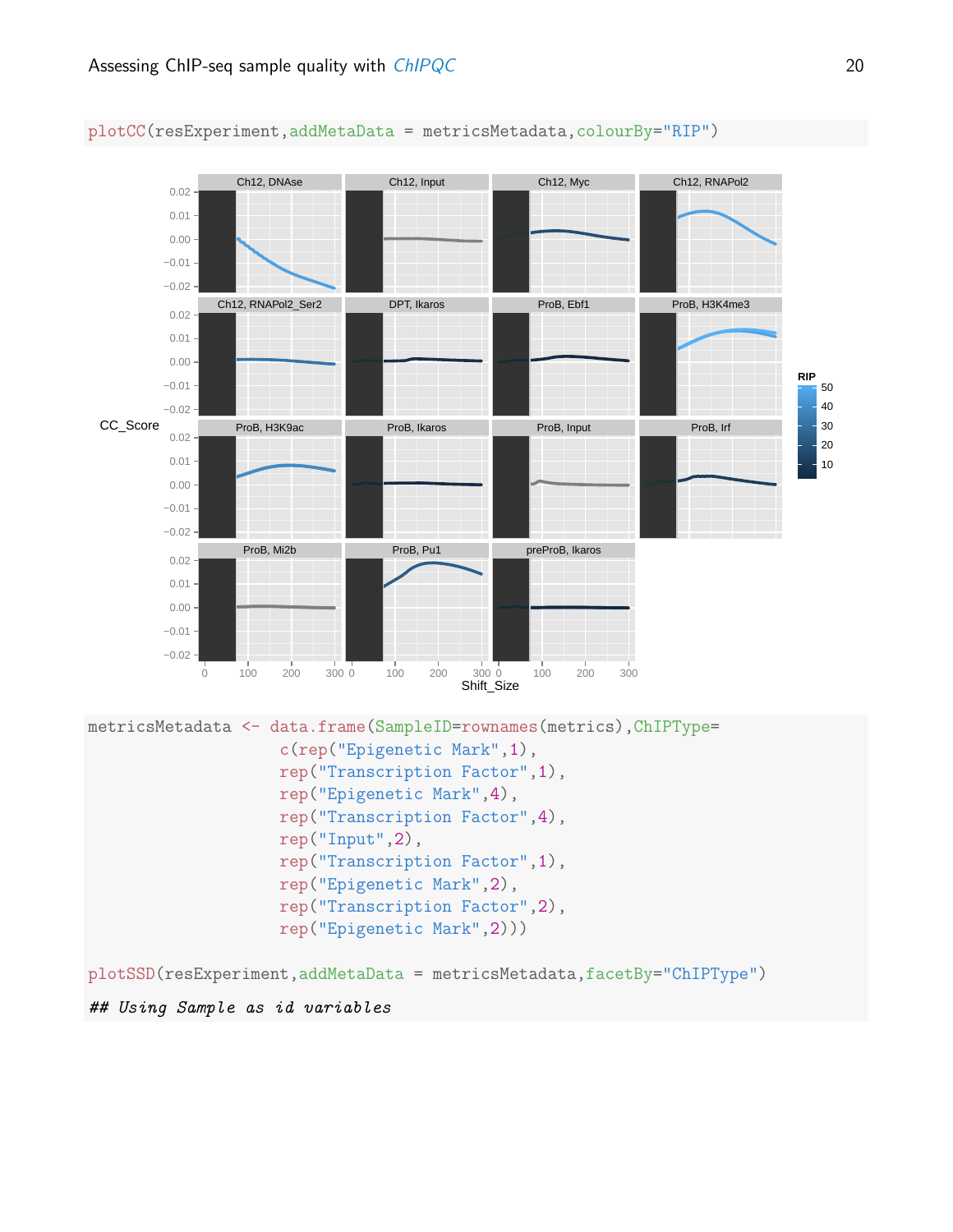

## <span id="page-20-0"></span>4.2 Specifying custom annotation

ChIPQC produces a simple metric for enrichment of signal in known genomic annotation.By default annotation is provided from the TranscriptDB packages specified by "species" argument. ChIPQC also allows for the specification of genomic annotation in the form of GRanges objects and so enrichment in user defined regions can be assessed.

Annotation must be provided as a named list with the first element being "version" and the remaining list elements being GRanges objects.

Here we will run ChIPQCsample function with DNAse and Histone mark peaks as the annotation.

```
DNAsePeaks <- peaks(QCsample(resExperiment,"DNAse"))
H3K4me3Peaks <- peaks(QCsample(resExperiment,"H3K4me3_IkPos"))
H3K9acPeaks <- peaks(QCsample(resExperiment,"H3K9ac_IkPos"))
RNAPol2Peaks <- peaks(QCsample(resExperiment,"RNAPol2"))
customAnnotation <- list(version="custom",
                        DNAse=DNAsePeaks,
                        RNAPol2=RNAPol2Peaks,
```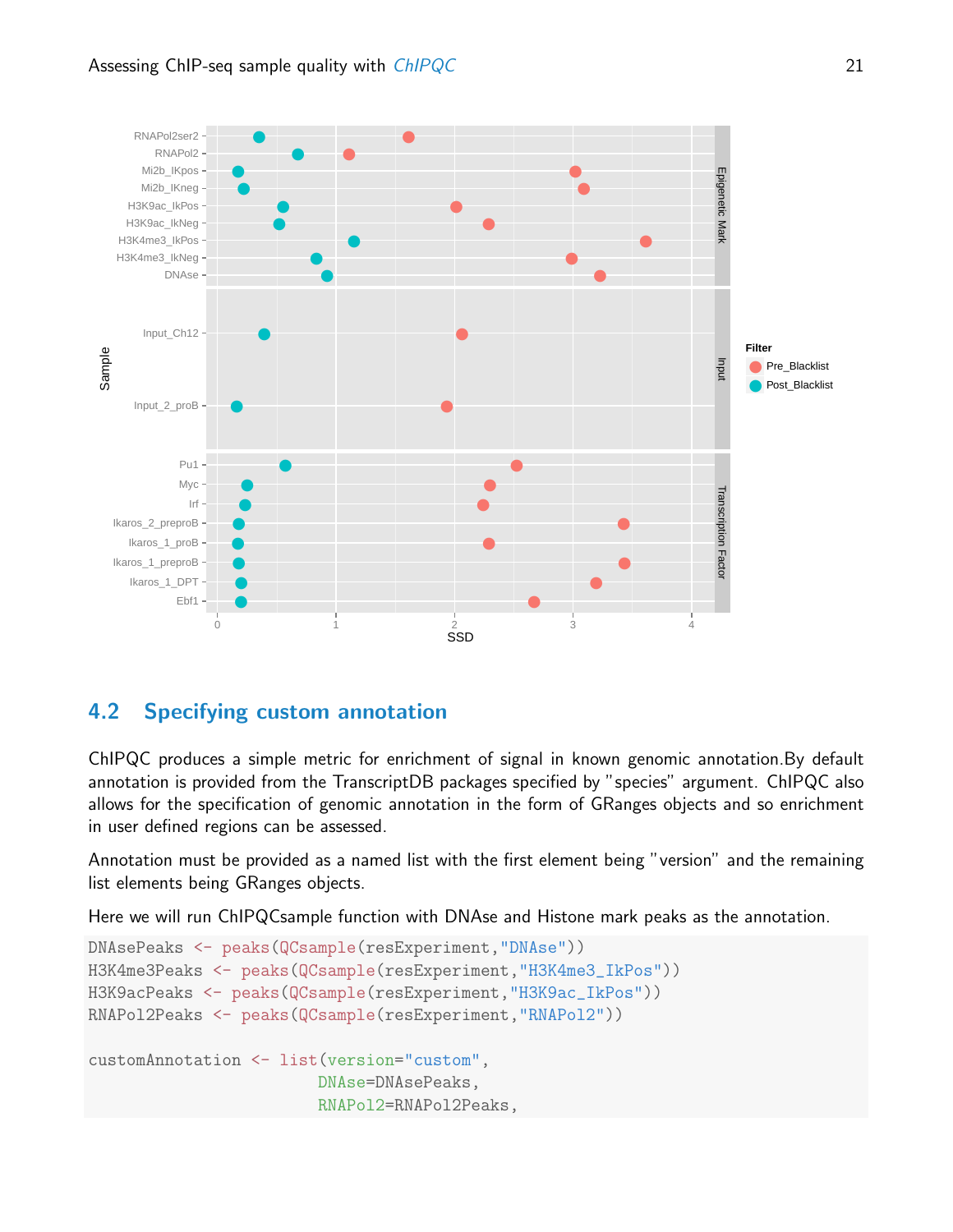



The plotRegi now shows the enrichment over expected for the custom annotation. The order of display of custom annotation is dictated by the order in annotation list and so may rearranged as user desires.

## <span id="page-21-0"></span>4.3 Some plotting tips

The plotCC function produces a line plot with the section excluded from identification of fragment length cross-coverage score shaded in grey. To remove this the plotCC ggplot object maybe altered and replotted.

```
ccplot <- plotCC(resExperiment)
ccplot$layers <- ccplot$layers[1]
ccplot
```
0.8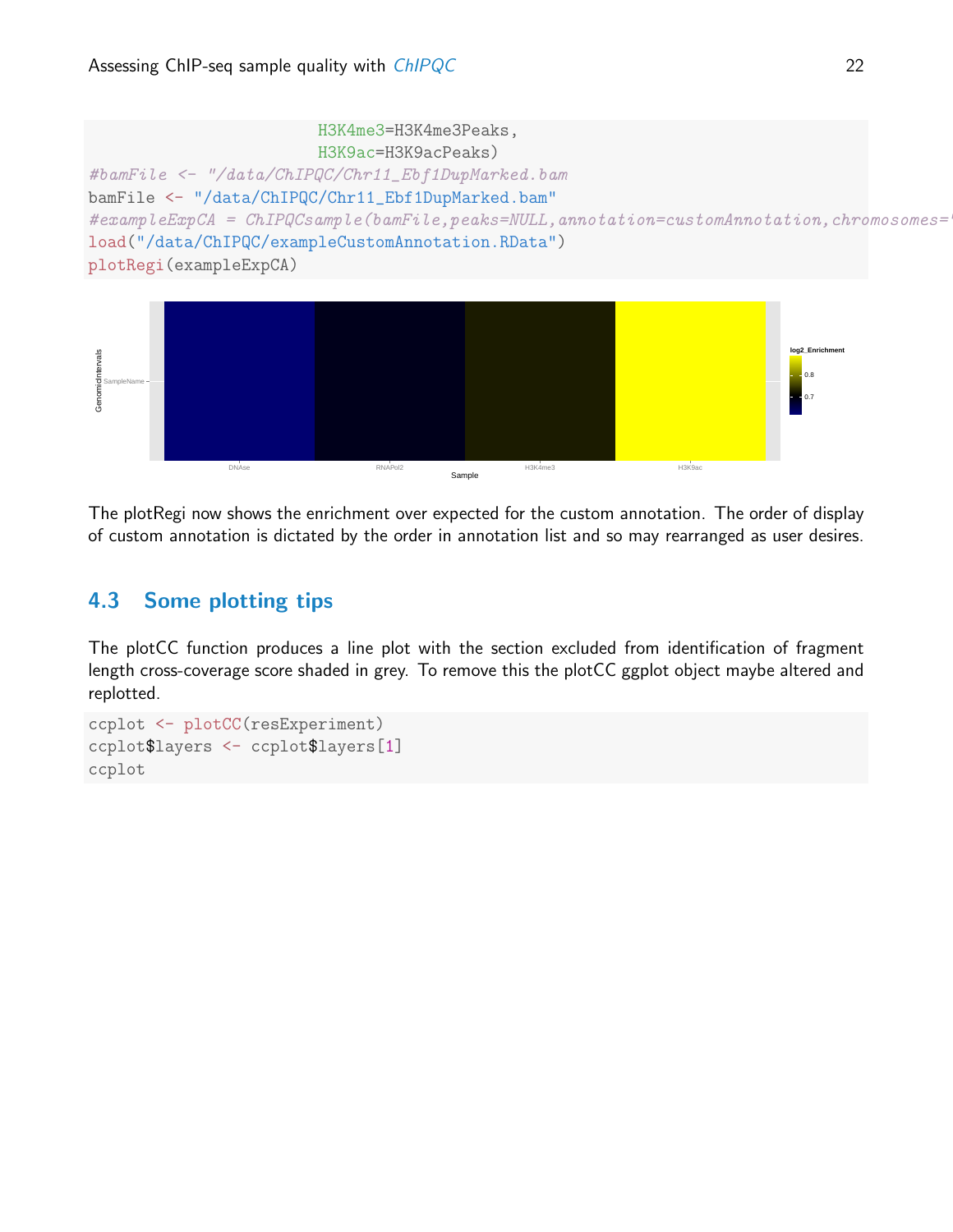

Another useful tip is expanding or narrowing the Y and X axis limits post plotting. This can be done by simply adding the xlim() and ylim() arguments

```
plotFribl(resExperiment)+ylim(0,15)
## Using Sample as id variables
## Warning: Removed 1 rows containing missing values (position_stack).
## Warning: Removed 1 rows containing missing values (position_stack).
## Warning: Removed 1 rows containing missing values (position_stack).
## Warning: Removed 1 rows containing missing values (position_stack).
## Warning: Removed 1 rows containing missing values (position_stack).
## Warning: Removed 1 rows containing missing values (position_stack).
## Warning: Removed 1 rows containing missing values (position_stack).
## Warning: Removed 2 rows containing missing values (position_stack).
## Warning: Removed 2 rows containing missing values (position stack).
## Warning: Removed 1 rows containing missing values (position_stack).
## Warning: Removed 1 rows containing missing values (position_stack).
## Warning: Removed 1 rows containing missing values (position_stack).
## Warning: Removed 2 rows containing missing values (position stack).
## Warning: Removed 1 rows containing missing values (position_stack).
```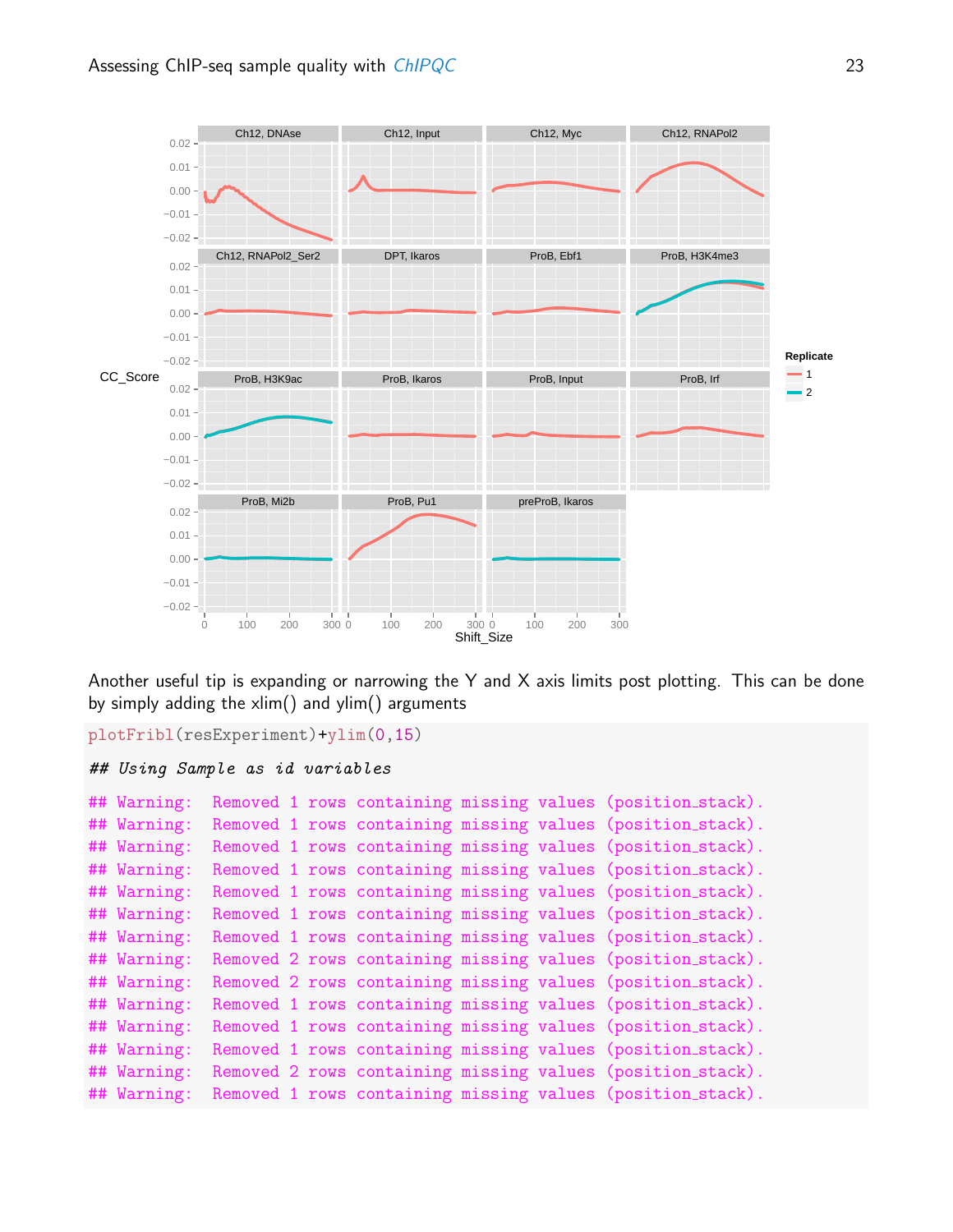#### ## Warning: Removed 2 rows containing missing values (position\_stack).



plotCoverageHist(resExperiment)+xlim(0,250)

## Scale for 'x' is already present. Adding another scale for 'x', which will replace the existing scale.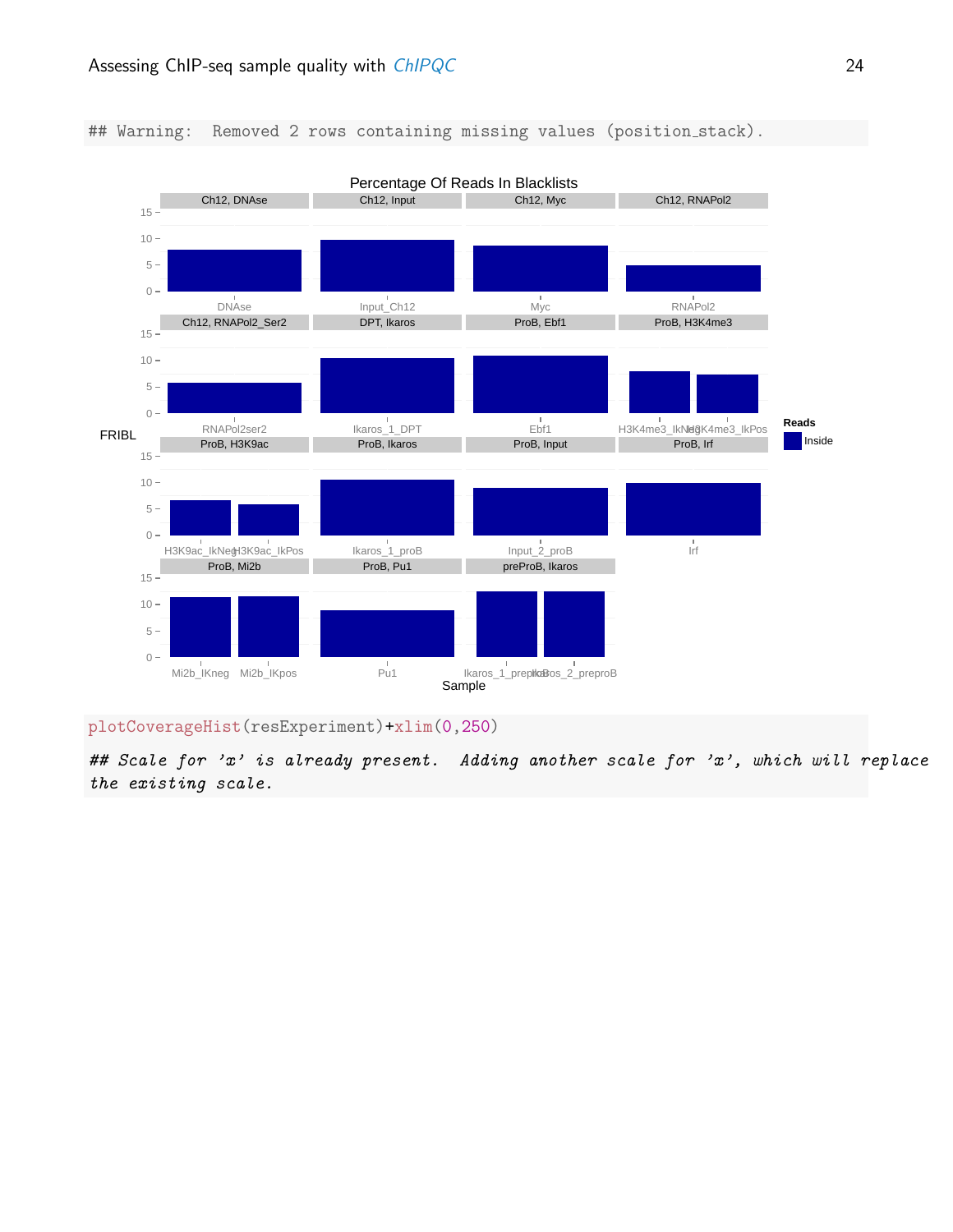

## <span id="page-24-0"></span>5 Analysing the Tamoxifen dataset

Now, given what we have seen with the previous experiment, lets take a look at the tamoxifen dataset.

```
data(tamoxifen_QC)
QCmetrics(tamoxifen)
## Reads Map% Filt% Dup% ReadL FragL RelCC SSD RiP% RiBL%
## BT4741 776353 100 15.8 8.42 28 153 2.110 1.88 14.90 1.75
## BT4742 782419 100 15.1 10.30 28 147 2.010 1.63 13.80 1.68
## MCF71 438994 100 20.9 21.30 28 134 2.300 2.52 26.50 1.70
## MCF72 465700 100 20.8 4.84 28 155 2.090 1.65 16.10 2.17
## MCF73 577273 100 19.1 10.30 28 153 2.460 2.18 21.80 1.83
## T47D1 507492 100 21.1 7.86 28 153 1.520 1.59 9.62 2.24
## T47D2 1831766 100 19.3 9.56 28 162 1.530 2.30 5.70 2.26
## TAMR1 747610 100 17.4 15.50 28 151 2.490 2.15 19.30 2.05
## TAMR2 728601 100 18.4 5.84 28 149 1.850 1.45 12.10 1.56
## ZR751 804427 100 12.0 15.80 28 158 2.950 3.52 30.70 1.39
```